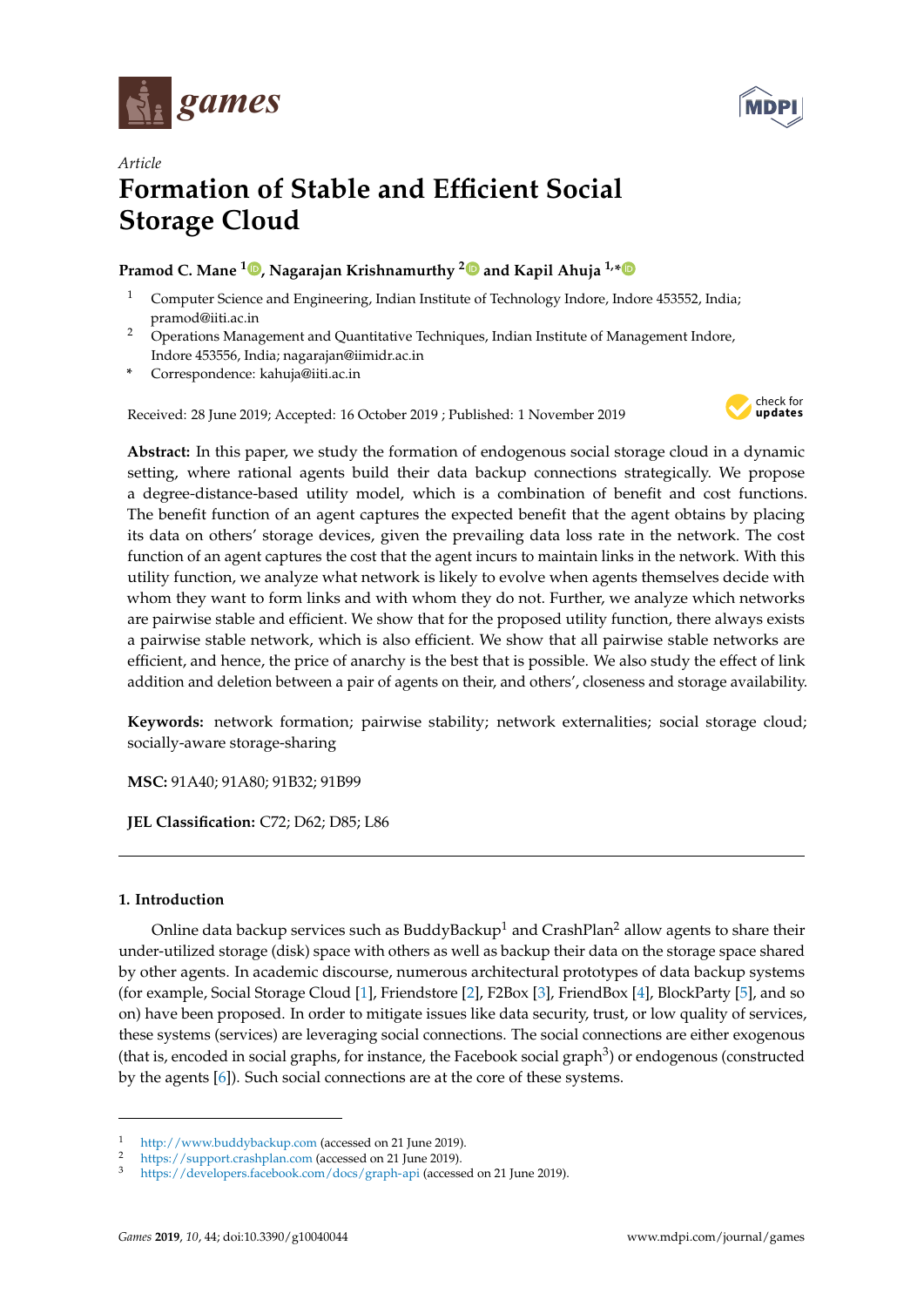A recently published survey [7] in this field mentions various issues related to social connections, such as small friend sets, social closeness quantification, and so on. These issues are discussed in the context of exogenous social connections.

The aspect of endogenous social connections is notably lacking. The agents' self-interested behaviour, guided by the cost-benefit trade-off, in building storage-sharing connections is still poorly understood. Specifically, what is not well understood in this context is: (1) which network structure is likely to emerge when self-interested agents construct their storage sharing connections; (2) whether the emerged storage-sharing connection structure is stable and efficient, or not; and (3) the impact of link formation between two agents on their storage availability as well as that of other agents. To advance our understanding about these aspects, there is a need for formal modeling of endogenous socially-aware storage-sharing networks, as previous studies have focused exclusively on exogenous networks.

This paper studies the aforementioned aspects by focusing on social storage cloud systems (a case of socially-aware resource sharing systems). We model social storage cloud systems as an endogenous social storage cloud by using the tools of *network analysis*<sup>4</sup> , *game theory*<sup>5</sup> , and *network formation*<sup>6</sup> . Specifically, we model social storage cloud systems as a strategic network formation game, where self-interested agents decide with whom they want to form a connection and with whom they do not. For this, we define the utility of agents in a social storage cloud by taking into consideration the parameters data failure rate, value of data, and cost for maintaining social connections.

In [23], the authors consider a degree-based utility model, where agents benefit only from direct neighbors, and the benefit decreases with an increase in the number of neighbors of each neighbour [24]). The utility function we define in this study is degree-distance-based, where agents obtain benefits from direct and indirect neighbors, but the benefit decreases with an increase in the number of direct and indirect neighbors [25]. With this utility function, we study the effect of decisions of addition and deletion of links by pairs of agents on their storage availability in the network. We study externalities in the network, that is, the effect of link formation between a pair of agents on the utility of the other agents. We then analyze the network structure that evolves due to these decisions of link addition and link deletion.

The focus of this paper is to study network stability, efficiency, and the measures of price of anarchy and price of stability. For the analysis of network stability, we make use of the concept of pairwise stability proposed in [26]. In our model, agents experience both positive and negative externalities, determined by storage availability. We provide necessary and sufficient conditions for an agent to experience positive and negative externalities. Further, we show that if data failure rate is less than the ratio of cost of maintaining the link to data value, then the null network is the unique pairwise stable as well as an efficient network. However, if the data failure rate is higher than the ratio of the cost of maintaining the link to data value then a network where every agent has, at most, a single link is the unique pairwise stable and efficient network.

The structure of the paper is as follows. Section 2 discusses the social storage cloud model. Section 3 studies the effect of addition and deletion of a link between a pair of agents on their closeness and storage availability, and that of others. Section 4 discusses the characterization of stable networks, where we study deviation conditions that show when agents have incentives for adding or deleting a link. Further, the section discusses network stability, efficiency, and inefficiency. Section 5 concludes the discussion.

<sup>&</sup>lt;sup>4</sup> We refer the reader to the body of the paper  $[8-12]$  for details on centrality measures in networks.<br> $\frac{5}{2}$  The theoretical cause to brigance have have next associated in a superior stimula 12, 14

<sup>5</sup> The theoretical game techniques have been quite successfully used in computer science [13–16] and other engineering disciplines [17,18].

The literature on network formation is vast. The surveys [19–22] explore many dimension of this topic.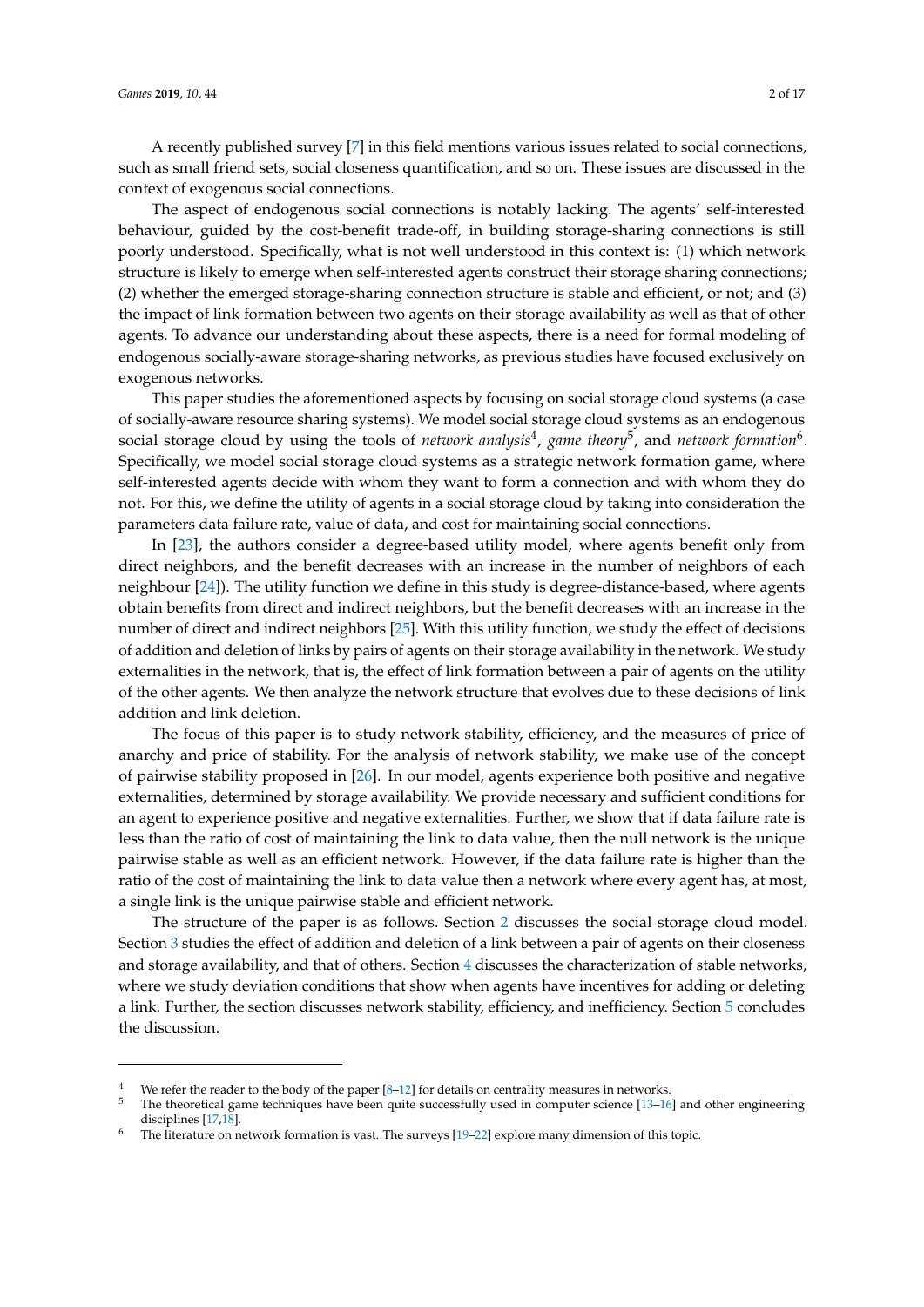#### **2. Social Storage Cloud Model**

In this section, we describe the social storage cloud model through an interaction structure, a storage-sharing framework and cost-benefit analysis of agents.

#### *2.1. Interaction Structure*

A social storage cloud  $\mathfrak{g} = (\mathcal{A}, \mathcal{L})$  is a storage-sharing and data backup network that consists of a nonempty set A of *N* agents who are involved in storage (disk)-space sharing and data backup activity; and a set,  $\mathcal{L}$ , of links that connect these agents. The set  $\mathcal{L}$  acts as a communication infrastructure for agents to share their storage space with others and search for storage space provided by others. A link,  $\langle i\hat{i}\rangle \in \mathcal{L}$ , represents a direct communication channel between agents *i* and *j*, which is bidirectional (and hence,  $\langle i\hat{i}\rangle = \langle i\hat{i}\rangle$ ). If  $\langle i\hat{i}\rangle \in \mathcal{L}$ , we call the agents *i* and *j* as neighbours in the network g. The number of neighbors of agent *i* in g is denoted by *ηi*(g).

Given distinct agents  $a_1, a_2, \dots, a_n \in A$ , if  $\langle a_1, a_2 \rangle$ ,  $\langle a_2, a_3 \rangle$ ,  $\dots$ ,  $\langle a_{n-1}, a_n \rangle \in \mathcal{L}$ , then there is a *path*  $\mathcal{P}_{a_1a_n}(\mathfrak{g})$ , from  $a_1$  to  $a_n$ , of length  $n-1$ . The distance  $d_{ij}(\mathfrak{g})(=d_{ji}(\mathfrak{g}))$  between a pair of agents *i* and *j* is the length of the shortest path connecting them in g.

A network g is connected if there exists at least one path between any pair of agents, otherwise, it is disconnected. A path of length  $\geq 2$  between a pair of agents is an indirect communication channel between them. The set, G(*N*), consists of all possible networks on *N* agents.

Data stored on local storage space is prone to loss due to multiple reasons such as virus infection, software or hardware failure, data corruption, and so on. Therefore, each agent wants to backup its data on remote storage (disk) space. For any agent, data loss is costly. We capture this by assuming that the value each agent associates with its data is quantifiable and given. Every agent (as a data owner) strives for obtaining storage space provided by other agents (as storage providers) in  $\mathfrak{g} \in \mathcal{G}(N)$ . Agent *i* wants to backup  $\bar{b}_i$  amount of data and shares  $\bar{s}_i = \bar{c}_i$ *j*∈A\{*i*}  $\sum$   $\bar{b}_j$  amount of storage space. This leads to

endogenous social storage cloud formation, where each agent builds its communication channel to seek storage space from direct and indirect communication channels. We assume that each agent has global (complete) information about the network structure.

A network g evolves when agents perform two actions, namely, link addition  $(g + \langle i \rangle)$  and link deletion (g − h*ij*i). *Mutual consent of a pair of agents is required for addition of a link between them, but any link can be unilaterally deleted*.

Table 1 summarizes all notations used in this paper.

**Table 1.** Notation summary.

| g                                    | social storage cloud.                                                                                                                                                 |
|--------------------------------------|-----------------------------------------------------------------------------------------------------------------------------------------------------------------------|
| $\mathcal{A}$                        | set of agents (or vertices).                                                                                                                                          |
| N                                    | the number of elements in the set $A$ , which is the number of agents in g.                                                                                           |
| L                                    | set of links (or edges).                                                                                                                                              |
| $\langle ij \rangle$                 | link between agents $i$ and $j$ .                                                                                                                                     |
| ς                                    | cost incurred by each agent to maintain a link.                                                                                                                       |
| $\lambda$                            | probability that an agent loses its data.                                                                                                                             |
| β                                    | worth (or value) that each agent has for its data.                                                                                                                    |
| $\Phi_i(\mathfrak{g})$               | closeness of agent <i>i</i> in g.                                                                                                                                     |
| $\alpha_{ij}(\mathfrak{g})$          | probability that agent $i$ obtains storage space from agent $j$ in $g$ .                                                                                              |
| $\gamma_i(\mathfrak{g})$             | probability that agent <i>i</i> obtains storage space from at least one agent in g.                                                                                   |
| $\eta_i(\mathfrak{g})$               | neighborhood size of agent i in g. Also denotes the set of neighbors of i.                                                                                            |
| $\mathcal{P}_{a_1a_n}(\mathfrak{g})$ | a path from agent $a_1$ to $a_n$ in g such that $\langle a_1, a_2 \rangle$ , $\langle a_2, a_3 \rangle$ , $\cdots$ , $\langle a_{n-1}, a_n \rangle \in \mathcal{L}$ . |
| $d_{ij}(\mathfrak{g})$               | the length of the shortest path connecting agents $i$ and $j$ in $g$ .                                                                                                |
| $\mathfrak{g} + \langle ij \rangle$  | new link $\langle ij \rangle$ is added to g.                                                                                                                          |
| $\mathfrak{g} - \langle ij \rangle$  | existing link $\langle ij \rangle$ is deleted from g.                                                                                                                 |
| $\mathcal{G}(N)$                     | the set of all networks on N agents.                                                                                                                                  |
| $u_i(\mathfrak{g})$                  | utility of agent $i$ in $g$ .                                                                                                                                         |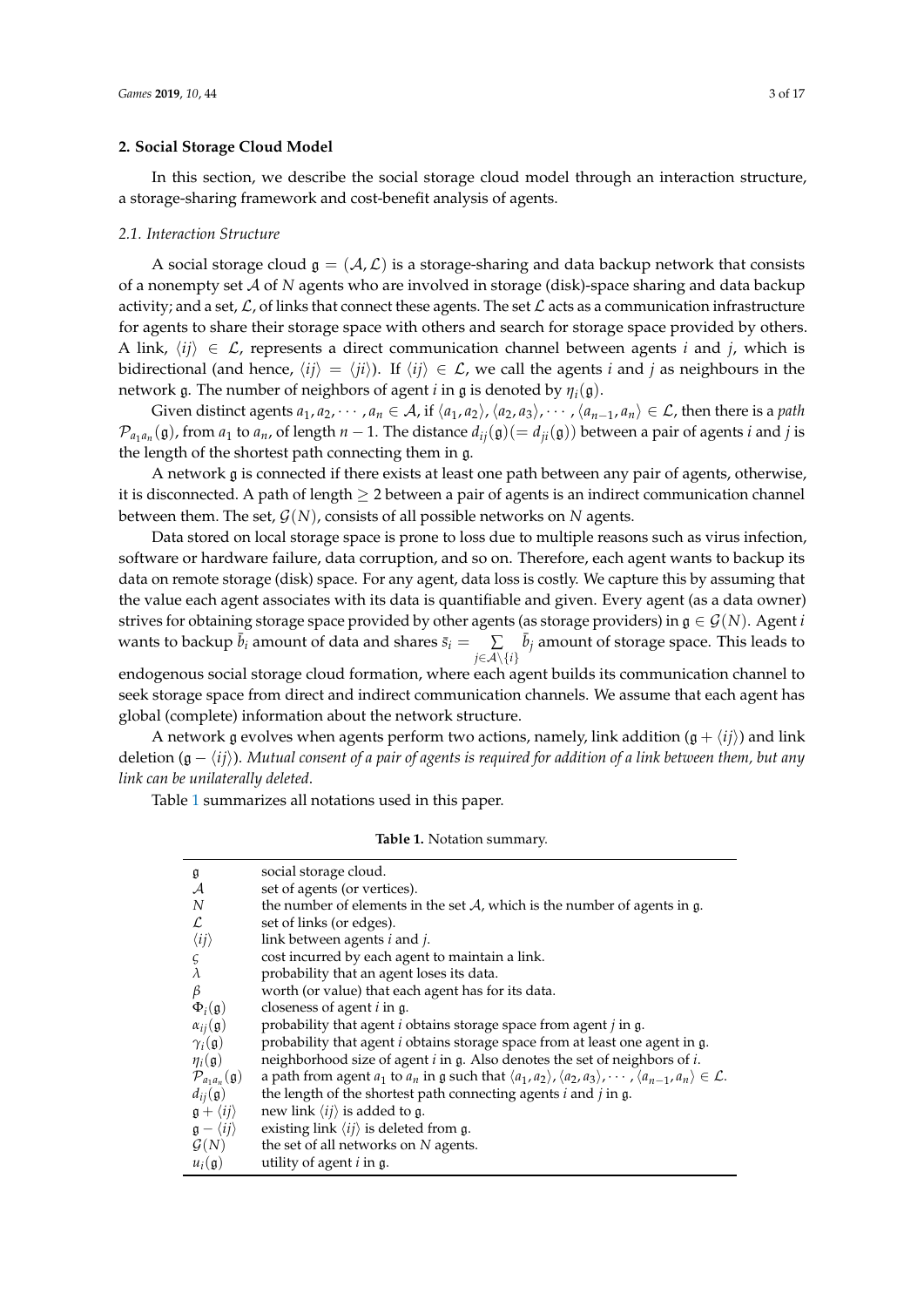#### *2.2. Storage Sharing*

According to [1], agents could limit storage-sharing with those who are close to them in the social cloud. In order to capture this, we make use of the harmonic centrality measure (discussed in [10,27,28]), defined as follows:

$$
\Phi_i(\mathfrak{g}) = \sum_{j \in \mathfrak{g} \setminus \{i\}} \frac{1}{d_{ij}(\mathfrak{g})}.
$$
 (1)

We use harmonic centrality as it deals with disconnected networks as well.

In g, an agent *j* (as a storage provider) computes a probability distribution on all agents for the purpose of allocating storage space to agent  $i \in \mathfrak{g}$  (as a data owner), as below:

$$
\alpha_{ij}(\mathfrak{g}) = \frac{\frac{1}{d_{ij}(\mathfrak{g})}}{\sum\limits_{j \in \mathfrak{g} \setminus \{i\}} \frac{1}{d_{ij}(\mathfrak{g})}} = \frac{1}{d_{ij}(\mathfrak{g}) \Phi_i(\mathfrak{g})},
$$
\n(2)

where  $\alpha_{ij}(\mathfrak{g})$  is the probability that agent *i* will obtain storage space from agent *j* in g.

**Remark 1.** *If*  $d_{ij}(\mathfrak{g}) = \infty$ , then  $\alpha_{ij}(\mathfrak{g}) = 0$  (and  $\alpha_{ij}(\mathfrak{g}) = 0$ ). As agents *i* and *j* are disconnected in  $\mathfrak{g}$ , *their chances of obtaining storage space from each other is zero.*

The probability that an agent *i* obtains storage space from at least one agent in g is

$$
\gamma_i(\mathfrak{g})=1-\prod_{j\in\mathfrak{g}\setminus\{i\}}(1-\alpha_{ij}(\mathfrak{g})).
$$

# *2.3. Agent's Utility and Symmetry*

The utility of agent *i* in  $\mathfrak g$  is given by a function  $u_i : \mathcal G \to \mathbb R^+$ . Let  $u$  be the the vector (profile) of utility functions  $u = (u_1, ..., u_n)$ . Thus, we have  $u : \mathcal{G} \to \mathbb{R}^N$ . In other words, each possible social storage cloud structure  $g \in \mathcal{G}$  leads to a utility function profile for agents.

We define the utility of agents in a social storage cloud g with the following parameters. An agent, *i*, loses its data with probability  $\lambda_i \in (0,1)$ . Therefore, to minimize this risk of data loss, agent *i* aims to backup its data on the storage provided by others. For agent *i*, *β<sup>i</sup>* is the value of the local data that is to be backed up. Agent *i* obtains storage space provided by others in g, with probability  $\gamma_i(\mathfrak{g})$ . Thus, the value of data  $\beta_i$ , the chance of losing the data  $\lambda_i$ , and the chance of obtaining storage space *γi*(g) capture the expected benefit of agent *i* in g.

An agent searches for storage by staying connected in the network. Direct as well as indirect links help agents to get storage space. The direct link between agents *i* and *j* costs *ς<sup>i</sup>* . This cost can be interpreted as the cost required for maintaining storage space, infrastructure, bandwidth, time, and so on. The cost to maintain an existing link and that for adding (and maintaining) a new link are the same. There is no *additional* cost to add a new link. Thus, agent *i* incurs a total cost of *ςiηi*(g) in order to obtain an expected benefit of  $\beta_i \lambda_i \gamma_i(\mathfrak{g})$ , in case of data loss. But the network is formed upfront, before the data loss happens. The cost to maintain links is, hence, incurred even in the case of no data loss, where the expected benefit to *i* is  $\beta_i(1 - \lambda_i)$ .

Therefore, given the aforementioned parameters, the expected utility is

$$
u_i(\mathfrak{g}) = \beta_i (1 - \lambda_i) + \beta_i \lambda_i \gamma_i(\mathfrak{g}) - \zeta_i \eta_i(\mathfrak{g}). \tag{3}
$$

Free riding (a situation where an agent offers less storage space, but consumes more) is a widely discussed issue in the literature on peer-to-peer storage. In order to deal with free riding, many P2P storage systems (for example, Internet Cooperative Backup System [29], PeerStore [30], Pastiche [31]) follow a symmetric storage-sharing mechanism, where agents share the same amount of storage space.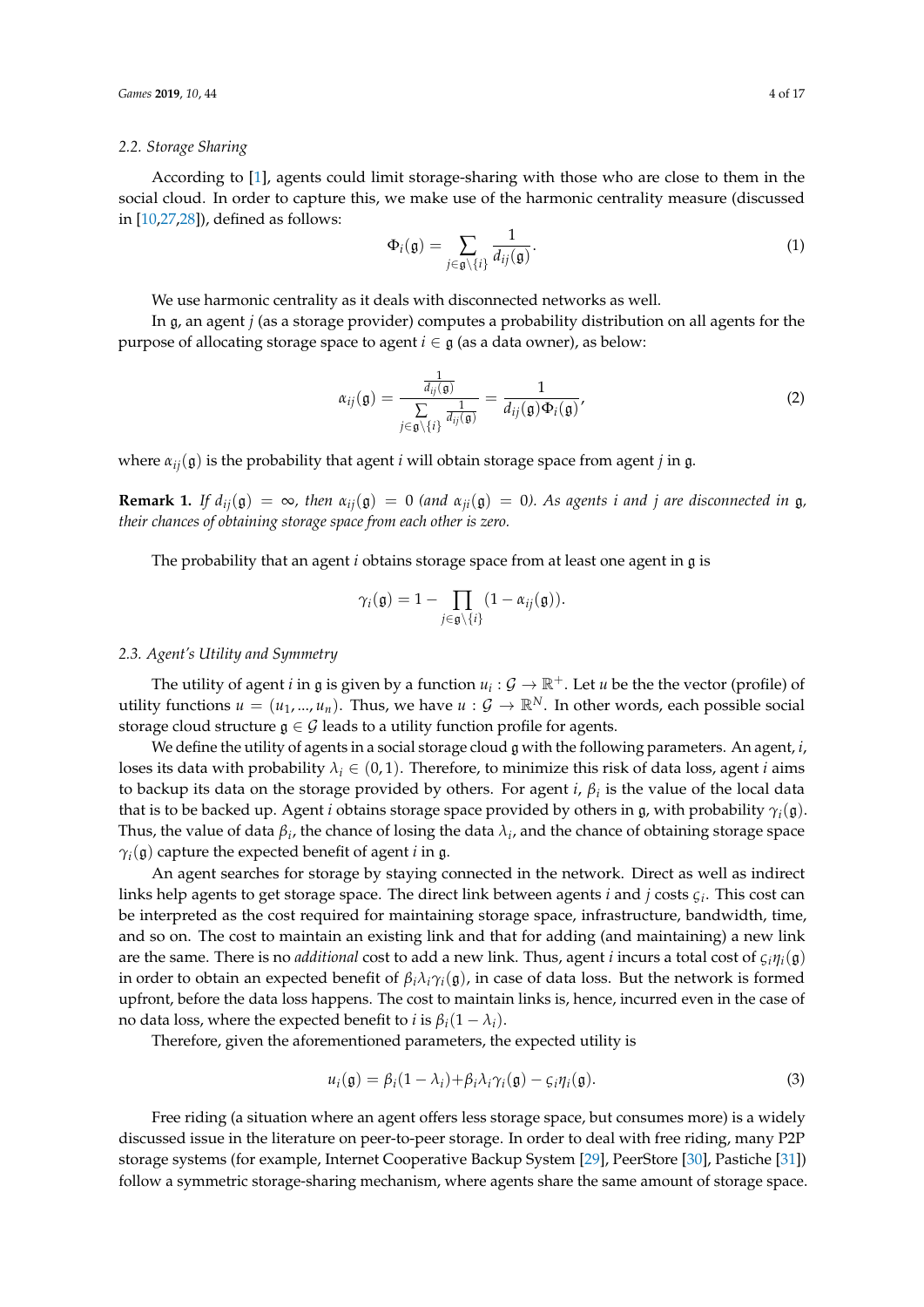We define a symmetric social storage cloud g as follows.

**Definition 1.** *A symmetric social storage cloud (SSSC)* g *is a network where the benefit (value) associated with* backed-up data is the same for all agents in the network, that is,  $\beta_i=\beta_j$  (say  $\beta$ ),  $\varsigma_i=\varsigma_j$  (say  $\varsigma^7$ ), and  $\lambda_i=\lambda_j$ *(say λ* 8 *) for all i*, *j* ∈ A*, and hence, utility of each agent i in* g *is*

$$
u_i(\mathfrak{g}) = \beta(1 - \lambda) + \beta \lambda \gamma_i(\mathfrak{g}) - \varsigma \eta_i(\mathfrak{g}), \qquad (4)
$$

*where*  $\lambda$ ,  $\beta$ ,  $\zeta \in (0,1)$ *.* 

For further study, we consider the above utility function (Equation (4)). Henceforth, whenever we refer to a network, or just g, we mean an SSSC.

#### *2.4. Pairwise Stability*

In order to characterize endogenously built social storage cloud, we adopt *pairwise stability* [26] as a solution concept. A network is pairwise stable if (1) no agent benefits by deleting an existing link and (2) no two agents benefit by adding a new link between them.

**Definition 2.** *[26] A network* g *is pairwise stable if*

- *1. for all i, j* ∈  $\mathfrak{g}$  *such that*  $\langle ij \rangle \in \mathfrak{g}$ ,  $u_i(\mathfrak{g}) \geq u_i(\mathfrak{g} \langle ij \rangle)$ *, and*  $u_j(\mathfrak{g}) \geq u_j(\mathfrak{g} \langle ij \rangle)$ *; and*
- *2. for all i, j*  $\in$  g *such that*  $\langle ij \rangle \notin$  g*, if*  $u_i(g + \langle ij \rangle) > u_i(g)$ *, then*  $u_i(g + \langle ij \rangle) < u_i(g)$ *.*

#### **3. Network Structure and Storage Availability**

One of the objectives of this paper is to understand the impact of link addition and deletion on storage availability for those agents who are involved in the link addition/deletion as well as those who are not. The storage availability is determined by the distances between them and their closeness (from Equation (2)). Therefore, first we study how addition and deletion of a link impacts the shortest distances between pairs of agents and, therefore, their closeness. This analysis provides a base for understanding the effect of link-addition/deletion on agents' storage availability in g.

# *3.1. Effect of Link Alteration on Closeness*

**Lemma 1.** *Suppose*  $\langle ij \rangle \notin \mathfrak{g}$ *. Then,*  $\Phi_i(\mathfrak{g} + \langle ij \rangle) > \Phi_i(\mathfrak{g})$ *.* 

**Proof.** Clearly,  $d_{ij}(\mathfrak{g} + \langle i j \rangle) < d_{ij}(\mathfrak{g})$ . As  $\langle i j \rangle \notin \mathfrak{g}$ , we have,  $d_{ij}(\mathfrak{g}) \geq 2$ . Also,  $d_{ij}(\mathfrak{g} + \langle i j \rangle) = 1$ . Thus,  $\Phi_i(\mathfrak{g})$  and  $\Phi_j(\mathfrak{g})$  increase by at least  $\frac{d_{ij}(\mathfrak{g})-1}{d_{ij}(\mathfrak{g})}$  in  $\mathfrak{g}+\langle ij\rangle.$ 

**Lemma 2.** *Suppose*  $\langle ij \rangle \in \mathfrak{g}$ *. Then,*  $\Phi_i(\mathfrak{g} - \langle ij \rangle) < \Phi_i(\mathfrak{g})$ *.* 

#### **Proof.**

- 1. Let us assume there is no path between *i* and *j* in  $\mathfrak{g} \langle i j \rangle$ , then  $d_{ij}(\mathfrak{g} \langle i j \rangle) = \infty$ , thus,  $\Phi_i(\mathfrak{g})$  and  $Φ$ <sub>*i*</sub>( $α$ ) decrease by 1 in  $α - \langle i*i* \rangle$ .
- 2. Now, let us assume there exists a path  $\mathcal{P}_{ij}(\mathfrak{g} \langle ij \rangle)$  between *i* and *j* in  $\mathfrak{g} \langle ij \rangle$ , the distance between *i* and *j* in  $\mathfrak{g} - \langle ij \rangle$  being at least 1 more than that in g. Thus,  $\Phi_i(\mathfrak{g})$  and  $\Phi_j(\mathfrak{g})$  decrease by at least  $\frac{d_{ij}(\mathfrak{g}-\langle ij\rangle)-1}{d_{ij}(\mathfrak{g}-\langle ij\rangle)}$  in  $\mathfrak{g}-\langle ij\rangle.$

We assume,  $\varsigma = \frac{\varsigma_i + \varsigma_j}{2}$ , that is, a pair of agents involved in a link share the cost  $\varsigma$ .

<sup>8</sup> For simplicity, we assume uniform data loss rate *λ*.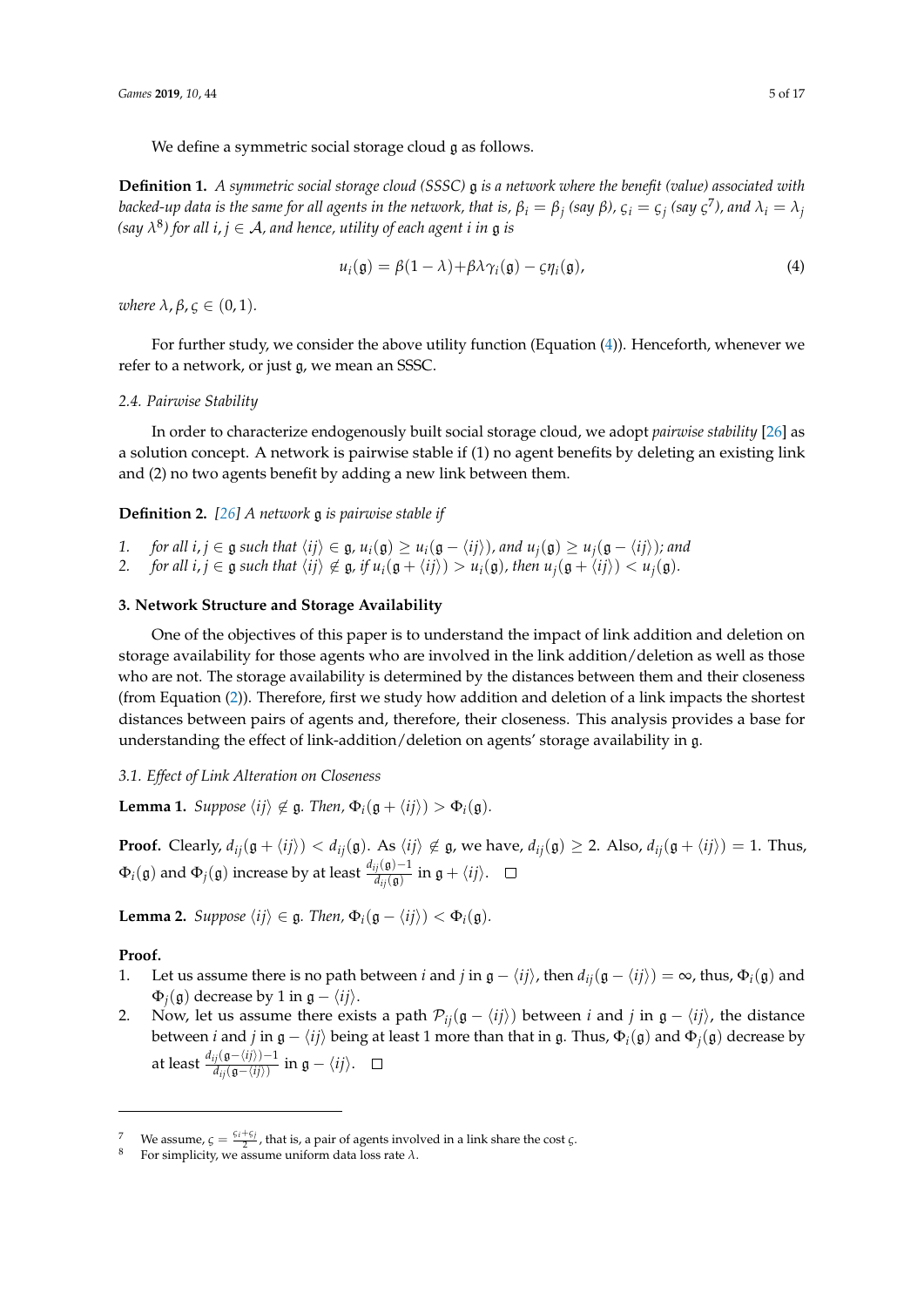Lemmas 1 and 2 show that, with respect to closeness, every link benefits agents on either side of the link. An action of link addition or deletion between a pair of agents not only impacts their closeness, but also that of other agents. Now, we study the impact of link addition or deletion between a pair of agents (say, *i* and *j*) on the closeness of the other agents  $k \in \mathfrak{g} \setminus \{i, j\}.$ 

**Lemma 3.** Suppose  $\langle ij \rangle \notin \mathfrak{g}$  and  $k \in \mathfrak{g} \setminus \{i,j\}$ . Then,  $\Phi_k(\mathfrak{g}) = \Phi_k(\mathfrak{g} + \langle ij \rangle)$  *if and only if*  $d_{kl}(\mathfrak{g}) =$  $d_{kl}(\mathfrak{g} + \langle ij \rangle)$  *for all l*  $\in \mathfrak{g}$ *.* 

**Proof.** If  $d_{kl}(\mathfrak{g}) = d_{kl}(\mathfrak{g} + \langle ij \rangle)$  for all  $l \in \mathfrak{g}$ , then by Equation (1),  $\Phi_k(\mathfrak{g}) = \Phi_k(\mathfrak{g} + \langle ij \rangle)$ . Conversely, suppose  $\Phi_k(\mathfrak{g}) = \Phi_k(\mathfrak{g} + \langle ij \rangle).$ 

It is easy to see that, if for some  $l \in \mathfrak{g}$ , if  $d_{kl}(\mathfrak{g} + \langle ij \rangle) \neq d_{kl}(\mathfrak{g})$ , then  $d_{kl}(\mathfrak{g} + \langle ij \rangle) < d_{kl}(\mathfrak{g})$ . (Paths in g exist in  $g + \langle ij \rangle$  too).

We have  $d_{kl}(\mathfrak{g} + \langle ij \rangle) \leq d_{kl}(\mathfrak{g})$  for all  $l \in \mathfrak{g}$  and, if there exists *x* such that  $d_{kx}(\mathfrak{g} + \langle ij \rangle) < d_{kx}(\mathfrak{g})$ , then  $\Phi_k(\mathfrak{g}) < \Phi_k(\mathfrak{g} + \langle ij \rangle)$ , a contradiction.

**Lemma 4.** Suppose  $\langle ij \rangle \in \mathfrak{g}$  and  $k \in \mathfrak{g} \setminus \{i, j\}$ . Then,  $\Phi_k(\mathfrak{g}) = \Phi_k(\mathfrak{g} - \langle ij \rangle)$  *if and only if*  $d_{kl}(\mathfrak{g}) =$  $d_{kl}(\mathfrak{g} - \langle ij \rangle)$  *for all*  $l \in \mathfrak{g}$ *.* 

**Proof.** As  $d_{kl}(\mathfrak{g} - \langle i j \rangle) \ge d_{kl}(\mathfrak{g})$  for all *l*, the proof follows in lines similar to that of Lemma 3. □

We now show necessary and sufficient conditions for increase in the closeness of agents who are not involved in link addition or deletion.

 $\bf{Theorem~1.~}$  *Suppose*  $\braket{ij}\notin \frak{g}$ , and let  $k$  be an agent distinct from  $i$  and  $j$ . Then,  $\Phi_k(\frak{g})<\Phi_k(\frak{g}+\braket{ij})$  if and *only if there exists at least one agent*  $l \in \mathfrak{g}$  *such that*  $d_{kl}(\mathfrak{g}) \geq 3$  *and all shortest paths*  $\mathcal{P}_{kl}(\mathfrak{g} + \langle ij \rangle)$  *from k* to *l in*  $g + \langle ij \rangle$  *contain*  $\langle ij \rangle$ *.* 

**Proof.** Let  $\Phi_k(\mathfrak{g}) < \Phi_k(\mathfrak{g} + \langle ij \rangle)$ . Then, by Lemma 3, there must be at least one agent, say *l*, such that  $d_{kl}(\mathfrak{g}) > d_{kl}(\mathfrak{g} + \langle ij \rangle).$ 

Suppose *i*, *k*, and *l* are all distinct. Note that *j* may be the same as *l*.

If possible, let  $d_{kl}(\mathfrak{g}) < d_{ki}(\mathfrak{g}) + d_{ij}(\mathfrak{g}) + d_{jl}(\mathfrak{g})$  for all  $l \in \mathfrak{g}$ . Then,  $d_{kl}(\mathfrak{g}) = d_{kl}(\mathfrak{g} + \langle ij \rangle)$  for all  $l\in\frak g.$  From Lemma 1,  $\Phi_k(\frak g)<\Phi_k(\frak g+\langle ij\rangle)$ , a contradiction. Therefore, there exists an  $l\in\frak g$  such that  $d_{kl}(\mathfrak{g}) = d_{ki}(\mathfrak{g}) + d_{ii}(\mathfrak{g}) + d_{il}(\mathfrak{g}).$ 

As  $\langle ij \rangle \notin \mathfrak{g}$ ,  $d_{ij}(\mathfrak{g}) \geq 2$ . As  $k \neq i$ ,  $d_{ik}(\mathfrak{g}) \geq 1$  and  $j = l$ . Hence,  $d_{kl}(\mathfrak{g}) \geq 3$ . Now,  $d_{kl}(\mathfrak{g} + \langle ij \rangle) = d_{ki}(\mathfrak{g} + \langle ij \rangle) + d_{ij}(\mathfrak{g} + \langle ij \rangle) + d_{il}(\mathfrak{g} + \langle ij \rangle)$  $= d_{ki}(g) + d_{ij}(g + \langle ij \rangle) + d_{jl}(g)$  $d_{ki}(\mathfrak{g}) + d_{ij}(\mathfrak{g}) + d_{il}(\mathfrak{g})$  $= d_{kl}(\mathfrak{g}).$ 

It follows that every shortest path between *k* and *l* in  $g + \langle ij \rangle$  contains  $\langle ij \rangle$ . (Note that if there exists a shortest path from *k* to *l* in  $g + \langle ij \rangle$  that does not contain  $\langle ij \rangle$ , then this shortest path exists in g too).

Conversely, let *l* ∈ g such that  $d_{kl}(\mathfrak{g}) \geq 3$  and all shortest paths  $\mathcal{P}_{kl}(\mathfrak{g} + \langle ij \rangle)$  from *k* to *l* in  $\mathfrak{g} + \langle ij \rangle$ contain  $\langle ij \rangle$ .

Clearly,  $\Phi_k(\mathfrak{g}) \leq \Phi_k(\mathfrak{g} + \langle ij \rangle).$ 

If possible, let  $\Phi_k(\mathfrak{g}) = \Phi_k(\mathfrak{g} + \langle ij \rangle)$ . This means for every *l* in  $\mathfrak g$  there exists a shortest path from *k* to *l* in  $g + \langle ij \rangle$  that does not contain  $\langle ij \rangle$ , a contradiction. Therefore,  $\Phi_k(g) < \Phi_k(g + \langle ij \rangle)$ .

**Theorem 2.** Suppose  $\langle ij\rangle \in \mathfrak{g}$ , and let  $k$  be an agent distinct from  $i$  and  $j$ . Then,  $\Phi_k(\mathfrak{g}-\langle ij\rangle)<\Phi_k(\mathfrak{g})$  if and *only if there exists at least one agent*  $l \in \mathfrak{g}$  *such that*  $d_{kl}(\mathfrak{g}) \geq 2$  *and all shortest paths*  $\mathcal{P}_{kl}(\mathfrak{g})$  *from k to l in*  $\mathfrak{g}$ *contain*  $\langle ij \rangle$ *.* 

We skip the proof as it is similar to the proof of Theorem 1.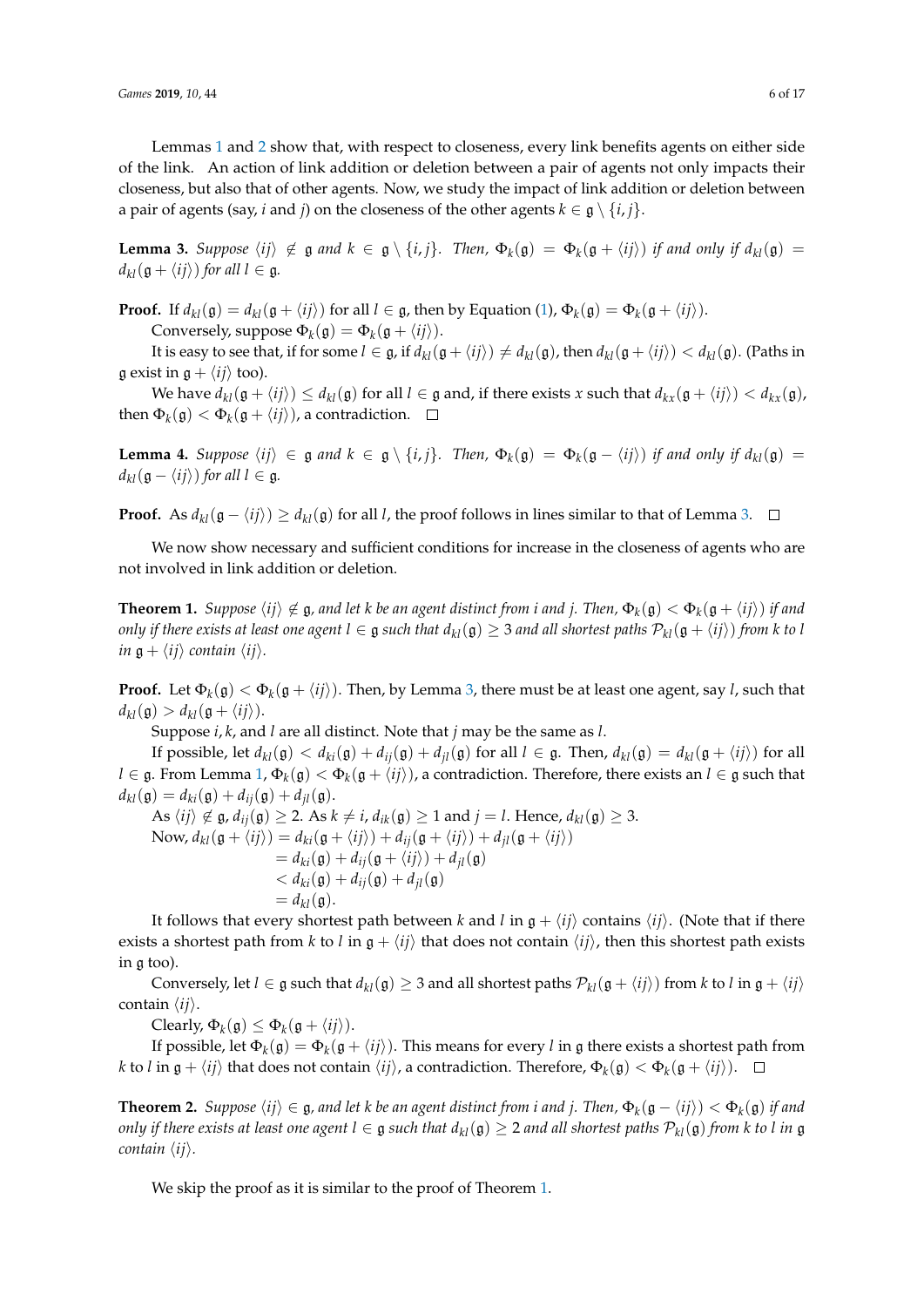In subsequent sections, we present our results due to link addition. We present our results on link deletion in Appendix B.

#### *3.2. Effect of Closeness on Distances of Agents Not Involved in Link Alteration*

In this section, we classify agents whose mutual distances from each other remain the same after link alteration. We use the same to analyze the effect of closeness on distances between agents who are not involved in the link addition or deletion.

Given *k* such that  $\Phi_k(\mathfrak{g}) < \Phi_k(\mathfrak{g} + \langle ij \rangle)$ , we use  $L_k^+$  to denote the set of all  $l \in \mathfrak{g}$  such that all shortest paths from *k* to *l* in  $\mathfrak{g} + \langle ij \rangle$  contain  $\langle ij \rangle$ . We use  $l_k^+$  to denote an agent in  $L_k^+$ .

**Proposition 1.** *Suppose i*, *j, and k are distinct agents in* g*. Suppose l is another agent, distinct from i* and *k*, and suppose  $\Phi_k(\mathfrak{g} + \langle i j \rangle) > \Phi_k(\mathfrak{g})$ . If  $d_{ki}(\mathfrak{g} + \langle i j \rangle) < d_{kj}(\mathfrak{g} + \langle i j \rangle) \leq d_{kl}(\mathfrak{g} + \langle i j \rangle)$ , then  $d_{ik}(\mathfrak{g} + \langle ij \rangle) = d_{ik}(\mathfrak{g}).$ 

**Proof.** We have  $\Phi_k(\mathfrak{g}) < \Phi_k(\mathfrak{g} + \langle ij \rangle)$ . Then, from Theorem 1, there exists  $l \in \mathfrak{g}$  such that all shortest paths  $\mathcal{P}_{kl}(\mathfrak{g} + \langle ij \rangle)$  from *k* to *l* in  $\mathfrak{g} + \langle ij \rangle$  contain  $\langle ij \rangle$ .

We consider the two cases  $j = l$  and  $j \neq l$ .

- 1. Suppose  $j = l$ . As  $d_{ki}(\mathfrak{g} + \langle ij \rangle) < d_{ki}(\mathfrak{g} + \langle ij \rangle)$ , *k* observes *i* before *j* on all shortest paths  $\mathcal{P}_{kl}(\mathfrak{g} + \langle ij \rangle)$ . This implies  $d_{ik}(\mathfrak{g} + \langle ij \rangle) = d_{ik}(\mathfrak{g})$ .
- 2. Suppose  $j \neq l$ . As  $d_{ki}(\mathfrak{g} + \langle ij \rangle) < d_{kj}(\mathfrak{g} + \langle ij \rangle) \leq d_{kl}(\mathfrak{g} + \langle ij \rangle)$ , *k* observes *i* before *j*, and *j* before *l*, on all shortest paths  $\mathcal{P}_{kl}(\mathfrak{g} + \langle ij \rangle)$ . This implies  $d_{ik}(\mathfrak{g} + \langle ij \rangle) = d_{ik}(\mathfrak{g})$ .  $\Box$

**Definition 3.** Suppose  $\langle ij \rangle \notin \mathfrak{g}$  and  $k$  is an agent such that  $\Phi_k(\mathfrak{g}) < \Phi_k(\mathfrak{g} + \langle ij \rangle)$ . A  $(k, +ij)$ -shortest-path-network,  $\mathfrak{g}_{ij}^{k^+}$ , is a subnetwork of  $\mathfrak{g}+\langle ij\rangle$  that consists of all shortest paths from *k* to  $l_k^+$  in  $g + \langle ij \rangle$ , which contain  $\langle ij \rangle$ , for all  $l_k^+ \in L_k^+$ .

**Definition 4.** An (all  $k$ , +*ij*)*-shortest-path-network*,  $\mathfrak{g}_{ij}^+$ , *is*  $\bigcup_{k \in \mathfrak{g}_i}$  $Φ<sub>k</sub>($ g)< $Φ<sub>k</sub>($ g+ $\langle ij \rangle$ ) g *k* + *ij , the smallest network consisting*

*of all* (*k*, +*ij*)*-shortest-path-networks.*

**Definition 5.** A sub-( $i$ , +)-network,  $\mathfrak{g}_i^+$  of  $\mathfrak{g}_{ij}^+$ , is the induced subnetwork of  $\mathfrak{g}_{ij}^+$  consisting of all agents  $k \in \mathfrak{g}_{ij}^+$ such that  $d_{ik}(\mathfrak{g}) = d_{ik}(\mathfrak{g} + \langle ij \rangle)$ . Similarly, we define the sub- $(j,+)$ -network,  $\mathfrak{g}^+_j$  of  $\mathfrak{g}^+_{ij}$ , as the induced  $s$ ubnetwork of  $\mathfrak{g}_{ij}^+$  consisting of all agents  $l \in \mathfrak{g}_{ij}^+$  such that  $d_{jl}(\mathfrak{g}) = d_{jl}(\mathfrak{g} + \langle ij \rangle)$ .

Refer to Appendix A for an illustration of the above definitions.

**Proposition 2.** *For all*  $k, \overline{k} \in \mathfrak{g}_i^+, d_{k\overline{k}}(\mathfrak{g}) = d_{k\overline{k}}(\mathfrak{g} + \langle ij \rangle).$ 

**Proof.** If  $k, \bar{k} \in \mathfrak{g}^+_i$  then, from Definition 5,  $d_{ik}(\mathfrak{g}) = d_{ik}(\mathfrak{g} + \langle ij \rangle)$  and  $d_{i\bar{k}}(\mathfrak{g}) = d_{i\bar{k}}(\mathfrak{g} + \langle ij \rangle)$ . As  $k, \bar{k} \in \mathfrak{g}^+_{ij}$ as well, there exists *l* and  $\bar{l}$  such that  $d_{kl}(\mathfrak{g}) > d_{kl}(\mathfrak{g} + \langle ij \rangle)$  and  $d_{\bar{k}\bar{l}}(\mathfrak{g}) > d_{\bar{k}\bar{l}}(\mathfrak{g} + \langle ij \rangle)$ .

It is sufficient to show that, given  $\bar{k}$ ,  $\bar{l}$  can never be  $k$ .

If possible, let  $\bar{l} = k$ . Then, from Definition 5,  $d_{\bar{k}i}(\mathfrak{g}) = d_{\bar{k}i}(\mathfrak{g} + \langle ij \rangle)$  implies  $\bar{k}$  observes *i* first, and subsequently *j* to reach *k*, on all shortest paths  $\mathcal{P}_{\bar{k}k}(\mathfrak{g} + \langle ij \rangle)$  from  $\bar{k}$  to *k* in  $\mathfrak{g} + \langle ij \rangle$ . Then,  $d_{ik}(\mathfrak{g}) \neq$  $d_{ik}(\mathfrak{g} + \langle ij \rangle)$ . This is because, if  $k = j$ ,  $d_{ik}(\mathfrak{g}) < d_{ik}(\mathfrak{g} + \langle ij \rangle) = 1$ . Therefore,  $k \notin \mathfrak{g}_i^+$ , which is a contradiction. Now, if  $k \neq j$ , then *k* must first visit *j*, and later *i*, to reach  $\bar{k}$  on all shortest paths  $\mathcal{P}_{k\bar{k}}(\mathfrak{g} + \langle ij \rangle)$  from  $\bar{k}$  to  $k$ . This implies  $d_{ik}(\mathfrak{g}) \neq d_{ik}(\mathfrak{g} + \langle ij \rangle)$  and hence,  $k \notin \mathfrak{g}_i^+$ , again, a contradiction. Thus,  $k \neq \overline{l}$ .

We discuss our results on shortest distances due to link deletion in Appendix B.1.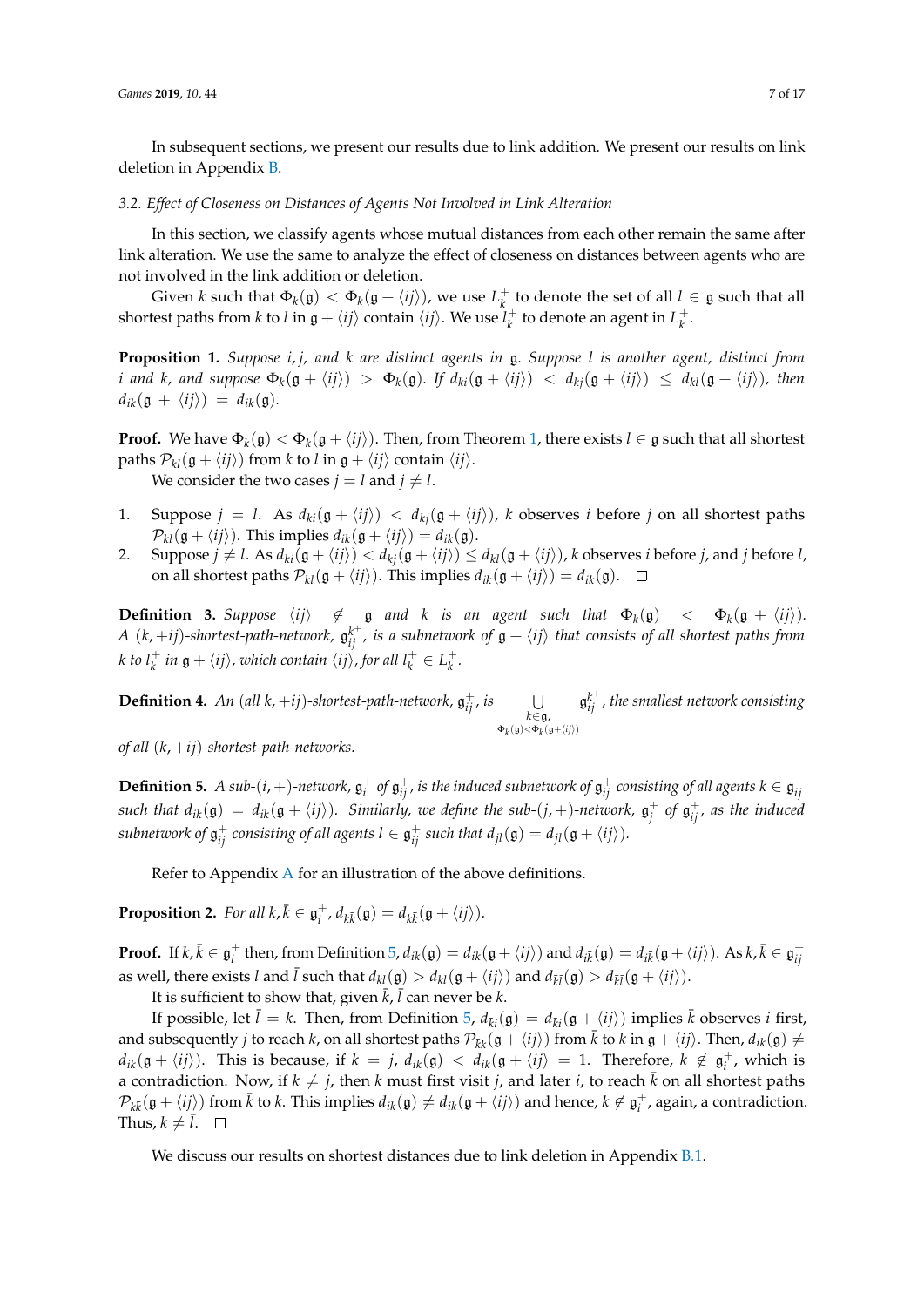#### *3.3. Effect of Link Alteration on Storage Availability*

Our aim here is to analyze under what conditions agents' chance of obtaining storage space in the network increases or decreases by adding a new link. We present our results in the case of link deletion in Appendix B.2.

**Lemma 5.** Suppose agent *i* and *j* add a direct link in  $\mathfrak g$  and let  $k \notin \mathfrak g_{ij}^+$ . Then,  $\alpha_{ik}(\mathfrak g) = \alpha_{ik}(\mathfrak g + \langle ij \rangle)$  and  $\alpha_{ik}(\mathfrak{g}) = \alpha_{ik}(\mathfrak{g} + \langle ij \rangle).$ 

**Proof.** If agent  $k \notin \mathfrak{g}_{ij}^+$  then  $\Phi_k(\mathfrak{g}) = \Phi_k(\mathfrak{g} + \langle ij \rangle)$ . Thus,  $d_{ki}(\mathfrak{g}) = d_{ki}(\mathfrak{g} + \langle ij \rangle)$ . Therefore, from Equation (2),  $\alpha_{ik}(\mathfrak{g}) = \alpha_{ik}(\mathfrak{g} + \langle ij \rangle)$ . A similar proof holds for *j* too.  $\Box$ 

**Lemma 6.** Suppose agents i, j, k, and l are such that  $i \neq j$ ,  $j \neq k$ ,  $i \neq l$ , and  $k \neq l$ . (Agents i and k may be the  $s$ *ame, and agents*  $j$  *and*  $l$  *may be the same). Suppose*  $\langle ij\rangle\not\in\mathfrak{g}, k\in\mathfrak{g}_i^+$ *, and*  $l\in\mathfrak{g}_j^+$ *. Then,* 

*1.*  $\alpha_{kl}(\mathfrak{g}) < \alpha_{kl}(\mathfrak{g} + \langle ij \rangle)$ , and<br>*2.*  $i \neq k$  implies that  $\alpha_{ik}(\mathfrak{g}) >$ 

 $i \neq k$  implies that  $\alpha_{ik}(\mathfrak{g}) > \alpha_{ik}(\mathfrak{g} + \langle ij \rangle)$ . Similarly, if  $j \neq l$ , then  $\alpha_{il}(\mathfrak{g}) > \alpha_{il}(\mathfrak{g} + \langle ij \rangle)$ .

**Proof.** Refer Appendix C for the proof.  $\Box$ 

**Lemma 7.** Let k and  $\bar{k}$  be agents in  $\mathfrak{g}_i^+$ . Then,  $\alpha_{k\bar{k}}(\mathfrak{g}) = \alpha_{k\bar{k}}(\mathfrak{g} + \langle ij \rangle)$  and  $\alpha_{\bar{k}k}(\mathfrak{g}) = \alpha_{\bar{k}k}(\mathfrak{g} + \langle ij \rangle)$ .

**Proof.** The proof follows from Proposition 2. □

**Theorem 3.** *Suppose agents i and j are such*  $i \neq j$ *, and*  $\langle ij \rangle \notin \mathfrak{g}$ *. Then,*  $\gamma_i(\mathfrak{g}) < \gamma_i(\mathfrak{g} + \langle ij \rangle)$  *if and only if* ∏ *k*∈g + *i*  $(1-\alpha_{ik}(\mathfrak{g}+\langle ij \rangle))$ ∏ *l*∈g + *j*  $\frac{1-\alpha_{il}(\mathfrak{g}))}{(1-\alpha_{il}(\mathfrak{g}))}$  < ∏ *k*∈g + *i*  $(1-\alpha_{ik}(\mathfrak{g}))$ ∏ *l*∈g + *j*  $\frac{\sigma_i}{(1-\alpha_{il}(\mathfrak{g}+\langle ij \rangle))}$ . *Additionally,*  $\gamma_i(\mathfrak{g}) < \gamma_i(\mathfrak{g} + \langle ij \rangle)$  *if and only if* ∏ *k*∈g + *i*  $(\alpha_{ik}(\mathfrak{g}+\langle ij\rangle))$ ∏ *l*∈g + *j*  $\frac{a_{il}(\mathfrak{g})}{\sigma(\mathfrak{g})}$  > ∏ *k*∈g + *i*  $(\alpha_{ik}(\mathfrak{g}))$ ∏ *l*∈g + *j*  $\frac{\sigma_i}{(\alpha_{il}(\mathfrak{g}+\langle ij \rangle))}$ .

#### **Proof.** The proof follows from Lemmas  $5, 6$ , and  $7$ .  $\Box$

# *3.4. Externalities*

In this section, we study externalities, that is, how a link that is added between a pair of agents affects the utility of others. (Refer to Definition  $6$ ). The particular form of externalities (positive, negative, or none) is crucial in determining which network is likely to evolve and the conditions under which it will lead to a stable and efficient network.

**Definition 6.** [32] Consider a network, g, with agents  $i, j \in g$  such that  $i \neq j$  and  $\langle ij \rangle \notin g$ . Suppose agents *i and j form a direct link*  $\langle ij \rangle$ *. Then, agent k* ∈ g \  $\{i, j\}$  *experiences* 

- *1.* Positive externalities if  $u_k(\mathfrak{g} + \langle ij \rangle) > u_k(\mathfrak{g})$ ;
- 2. Negative externalities if  $u_k(\mathfrak{g} + \langle ij \rangle) < u_k(\mathfrak{g})$ ;
- 3. No externalities if  $u_k(\mathfrak{g} + \langle ij \rangle) = u_k(\mathfrak{g})$ .

We now show that the type of externalities an agent  $k \in \mathfrak{g}$  experiences, can be determined using conditions on the storage availability, independent of the data loss rate and the value that agents associate with their data.

**Proposition 3.** *In an SSSC*  $\mathfrak{g}$ *, an agent*  $k \in \mathfrak{g}$  *experiences* 

*1.* Positive externalities if  $\gamma_k(\mathfrak{g} + \langle ij \rangle) > \gamma_k(\mathfrak{g})$ ;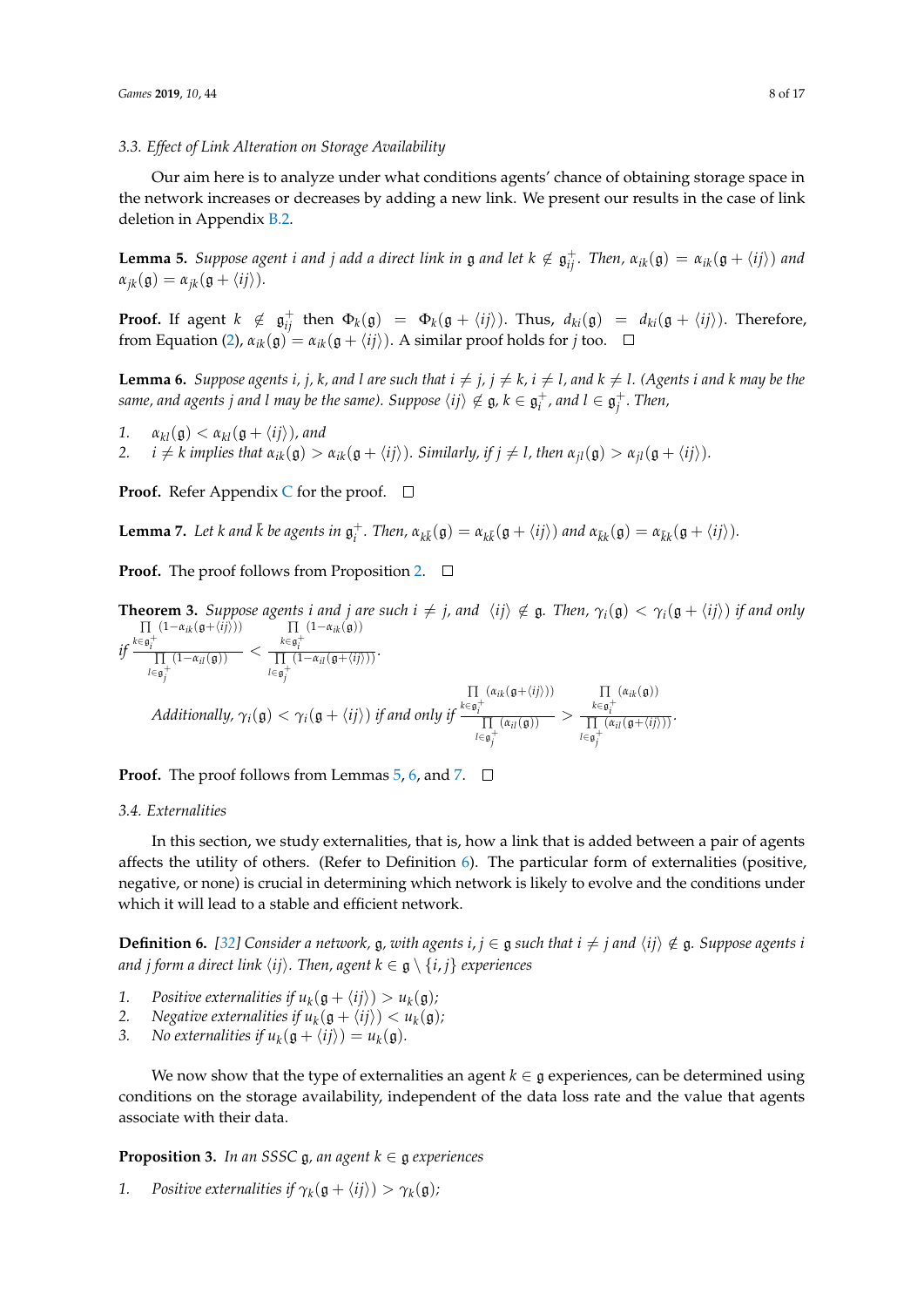- 2. *Negative externalities if*  $\gamma_k(\mathfrak{g} + \langle ij \rangle) < \gamma_k(\mathfrak{g})$ *;*
- 3. *No externalities if*  $\gamma_k(\mathfrak{g} + \langle ij \rangle) = \gamma_k(\mathfrak{g})$ *.*

#### **Proof.**

1. By Definition 6,  $u_k(\mathfrak{g} + \langle ij \rangle) > u_k(\mathfrak{g})$ 

 $\Rightarrow \beta(1-\lambda)+\beta\lambda\gamma_k(\mathfrak{g}+\langle ij \rangle) - \zeta\eta_k(\mathfrak{g}+\langle ij \rangle) > \beta(1-\lambda)+\beta\lambda\gamma_k(\mathfrak{g}) - \zeta\eta_k(\mathfrak{g}).$ 

As agent *k* does not pay the cost for link  $\langle ij \rangle$ , we have  $\zeta \eta_k(\mathfrak{g} + \langle ij \rangle) = \zeta \eta_k(\mathfrak{g})$ .

Thus,  $\beta \lambda \gamma_k(\mathfrak{g} + \langle ij \rangle) > \beta \lambda \gamma_k(\mathfrak{g}) \Rightarrow \gamma_k(\mathfrak{g} + \langle ij \rangle) > \gamma_k(\mathfrak{g}).$ 

2. For Cases 2 and 3, the proof is similar to that of Case 1.  $\Box$ 

The following results provide a necessary and sufficient condition under which an agent  $k \in \mathfrak{g}$ experiences positive or negative externalities.

**Lemma 8.** Let *i, j,* and *k* be distinct agents in  $\mathfrak{g}$ . Suppose  $k \notin \mathfrak{g}_{ij}^+$ . Then, *k* experiences only *negative externalities.*

**Proof.** If agents *i* and *j* add a direct link in g, then, from Lemma 1,  $\Phi_i(\mathfrak{g}) < \Phi_i(\mathfrak{g} + \langle ij \rangle)$ . If  $k \notin \mathfrak{g}_{ij}^+$ , then, from Theorem 1,  $\Phi_k(\mathfrak{g}) = \Phi_k(\mathfrak{g} + \langle ij \rangle)$ , thus,  $d_{kl}(\mathfrak{g}) = d_{kl}(\mathfrak{g} + \langle ij \rangle)$  for all  $l \in \mathfrak{g}$ . Therefore,  $a_{ki}(\mathfrak{g} + \langle ij \rangle) < a_{ki}(\mathfrak{g})$ , by Equation (2). Now, for all  $l \in \mathfrak{g}$ ,  $\Phi_l(\mathfrak{g}) \leq \Phi_l(\mathfrak{g} + \langle ij \rangle)$ . If  $\Phi_l(\mathfrak{g}) = \Phi_l(\mathfrak{g} + \langle ij \rangle)$  $\langle i j \rangle$ ), then  $\alpha_{kl}(\mathfrak{g} + \langle i j \rangle) = \alpha_{kl}(\mathfrak{g})$  and, if  $\Phi_l(\mathfrak{g}) < \Phi_l(\mathfrak{g} + \langle i j \rangle)$ , then  $\alpha_{kl}(\mathfrak{g} + \langle i j \rangle) < \alpha_{kl}(\mathfrak{g})$ . Thus,  $\gamma_k(\mathfrak{g} + \langle ij \rangle) < \gamma_k(\mathfrak{g}).$ 

**Theorem 4.** Suppose agents i, j, k,  $\bar{k}$ , and l are such that  $i \neq j$ ,  $i \neq k$ ,  $i \neq l$ ,  $j \neq k$ ,  $k \neq \bar{k}$ , and  $k \neq l$ . (Agents  $i$  *and*  $\bar{k}$  *may be the same, and agents*  $j$  *<i>and*  $l$  *may be the same). Suppose*  $\langle ij\rangle\not\in\mathfrak{g},\bar{k}\in\mathfrak{g}_i^+$  *<i>and*  $l\in\mathfrak{g}_j^+$ *. Then, i agent k experiences positive externalities if and only if*

 $k \in \mathfrak{g}_{ij}^+$  and ∏ ¯*k*∈g + *i*  $(1-\alpha_{k\bar{k}}(\mathfrak{g}+\langle ij \rangle))$ ∏ *l*∈g + *l*  $\frac{1-\alpha_{kl}(\mathfrak{g}))}{(1-\alpha_{kl}(\mathfrak{g}))}$  < ∏  $\bar{k} \in \mathfrak{g}^+_i$  $(1-\alpha_{k\bar{k}}(\mathfrak{g}))$ ∏ *l*∈g + *j* (1−*αkl*(g+h*ij*i))*, otherwise k experiences negative externalities.*

**Proof.** From Lemma 8, it is required to increment in agent *k*'s closeness. It is straightforward to ∏ ¯*k*∈g + *i*  $(1-\alpha_{k\bar{k}}(\mathfrak{g}+\langle ij \rangle))$ ∏ ¯*k*∈g + *i*  $(1-\alpha_{k\bar{k}}(\mathfrak{g}))$ 

observe that ∏ *l*∈g<sup>+</sup>  $\frac{1-\alpha_{kl}(\mathfrak{g}))}{(1-\alpha_{kl}(\mathfrak{g}))}$  < ∏ *l*∈g + *j*  $\frac{\mathfrak{g}_i}{(1-\alpha_{kl}(\mathfrak{g}+\langle i j \rangle))}$ , then  $\gamma_k(\mathfrak{g}+\langle i j \rangle) > \gamma_k(\mathfrak{g})$ . Thus, *k* experiences

positive externalities.

Conversely, let  $\gamma_k(g + \langle ij \rangle) < \gamma_k(g)$ , then either from Proposition 8,  $d_{ki}(g) = d_{ki}(g + \langle ij \rangle)$ , for all *i* ∈ g or ∏ ¯*k*∈g + *i*  $(1-\alpha_{k\bar{k}}(\mathfrak{g}+\langle ij \rangle))$ ∏ *l*∈g<sup>+</sup><sub>*l*</sub><sup>+</sup>  $\frac{1-\alpha_{kl}(\mathfrak{g}))}{(1-\alpha_{kl}(\mathfrak{g}))}$  < ∏ ¯*k*∈g + *i*  $(1-\alpha_{k\bar{k}}(\mathfrak{g}))$ ∏ *l*∈g + *j*  $\frac{\sigma_i}{(1-\alpha_{kl}(\mathfrak{g}+\langle ij \rangle))}$ .

Lemma 8 and Theorem 4 show that an increase in the closeness of an agent (who is not involved in the link formation) is necessary in order for that agent to experience positive externalities. Although we have provided a necessary and sufficient condition for positive and negative externalities by performing a microscopic analysis of externalities, it is hard to obtain a general characterization of networks where agents experience only positive externalities. This leads us to the following question. At least for specific network structures, can we show positive (or negative) externalities? For instance, we can argue that in a two diameter network, agents never experience positive externalities.

#### **4. Characterization of Stable and Efficient Networks**

One of the central focuses of this study is to analyze what network is likely to emerge when each agent (or pair of agents) decides selfishly which link they want to delete (respectively, whether to add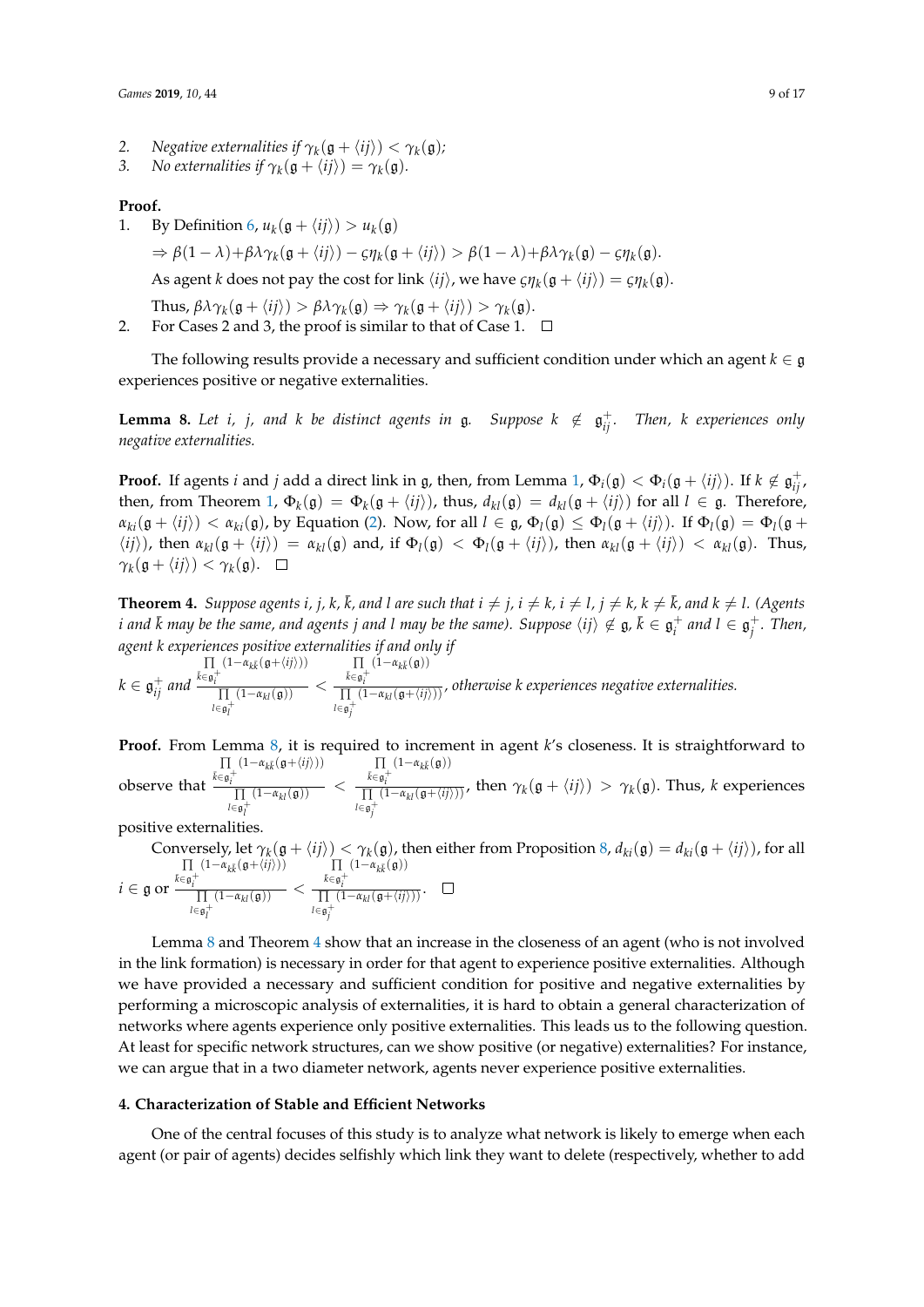a link or not), when agents build their social connections (links) based on the benefit associated with their data, the cost for link formation, and the prevailing data loss rate.

In the following subsections, we discuss pairwise stable networks, efficient networks, and the measures of efficiency, namely, price of anarchy (PoA) and price of stability (PoS). In our analysis of stable and efficient networks, *we assume that network formation takes place starting with the null network* (where there are no links between any pair of agents).

#### *4.1. Stable Networks: Characterization, Existence, and Uniqueness*

We now discuss the conditions under which an agent prefers to add a new link or delete an existing link, and use the same to characterize stable networks.

**Lemma 9.** Let  $\langle ij \rangle \notin \mathfrak{g}$ . An agent  $i \in \mathfrak{g}$  is benefited by adding a direct link with agent  $j \in \mathfrak{g}$  if and only if  $\beta \lambda [\gamma_i(\mathfrak{g} + \langle ij \rangle) - \gamma_i(\mathfrak{g})] > \varsigma.$ 

**Proof.** Agent *i* has incentive to form a link with agent *j* if and only if  $u_i(\mathfrak{g} + \langle i j \rangle) > u_i(\mathfrak{g})$  $\Rightarrow \beta(1-\lambda)+\beta\lambda\gamma_i(\mathfrak{g}+\langle i j \rangle) - \zeta(\eta_i(\mathfrak{g})+1) > \beta(1-\lambda)+\beta\lambda\gamma_i(\mathfrak{g}) - \zeta\eta_i(\mathfrak{g})$  $\Rightarrow \beta \lambda [\gamma_i(\mathfrak{g} + \langle ij \rangle) - \gamma_i(\mathfrak{g})] > \zeta. \quad \Box$ 

**Corollary 1.** An agent  $i \in \mathfrak{g}$  has no incentive to add a link with agent  $j \in \mathfrak{g}$  if and only if  $\lambda[\gamma_i(\mathfrak{g} + \langle ij \rangle) - \gamma_i(\mathfrak{g})] \leq \frac{\varsigma}{\beta}$ *β .*

**Lemma 10.** Let  $\langle ij \rangle \in \mathfrak{g}$ . An agent  $i \in \mathfrak{g}$  benefits by deleting a link with agent *j* if and only if  $\beta \lambda[\gamma_i(\mathfrak{g}) \gamma_i(\mathfrak{g} - \langle ij \rangle) < \varsigma$ *.* 

**Proof.** An agent *i* has incentive to delete a link with agent *j* if and only if  $u_i(\mathfrak{g} - \langle i j \rangle) > u_i(\mathfrak{g})$ .  $\Rightarrow \beta(1-\lambda)+\beta\lambda\gamma_i(\mathfrak{g}-\langle ij \rangle) - \zeta(\eta_i(\mathfrak{g})-1) > \beta(1-\lambda)+\beta\lambda\gamma_i(\mathfrak{g}) - \zeta\eta_i(\mathfrak{g})$  $\Rightarrow \varsigma > \beta \lambda [\gamma_i(\mathfrak{g}) - \gamma_i(\mathfrak{g} - \langle ij \rangle)]. \quad \Box$ 

**Corollary 2.** An agent *i* has no incentive to delete an existing link with agent *j* if and only if  $\lambda[\gamma_i(\mathfrak{g}) - \gamma_i(\mathfrak{g} \langle ij \rangle$ ]  $\geq \frac{6}{6}$ *β .*

Theorem 4, stated below, provides an easy characterization of a stable network g.

**Proposition 4.** *A network* g *is pairwise stable if and only if*

- *1. for all i, j*  $\in$  **g**,  $\lambda[\gamma_i(\mathfrak{g}) \gamma_i(\mathfrak{g} \langle ij \rangle)] \geq \frac{c}{\beta}$  $\frac{g}{\beta}$ , and  $\lambda[\gamma_j(\mathfrak{g}) - \gamma_j(\mathfrak{g} - \langle ij \rangle)] \geq \frac{g}{\beta}$ *β ; and*
- 2. *for all i, j*  $\in$  g, *if*  $\lambda[\gamma_i(g + \langle ij \rangle) \gamma_i(g)] > \frac{c}{\beta}$  $\frac{g}{\beta}$ *, then*  $\lambda[\gamma_j(\mathfrak{g} + \langle ij \rangle) - \gamma_j(\mathfrak{g})] < \frac{g}{\beta}$ *β .*

**Proof.** The proof follows from Definition 2, Corollary 2, and Lemma 9.  $\Box$ 

In the following theorem, we prove existence and uniqueness of pairwise stable networks, given the values of the parameters.

**Theorem 5.** *There always exists a pairwise stable network. Given N, there exists exactly two pairwise stable networks. For each β*, *ς, and λ,* **the** *pairwise stable network* g *is unique.*

- 1. If  $\lambda \leq \frac{c}{\beta}$ *β , then* g *is the null network.*
- 2. If  $\lambda > \frac{5}{6}$ *β , then* g *consists of*
	- (a) a set of  $\frac{N}{2}$  connected pairs of agents, if N is even; or
	- *(b) a set of <sup>N</sup>*−<sup>1</sup> 2 *connected pairs of agents and one isolated agent, if N is odd.*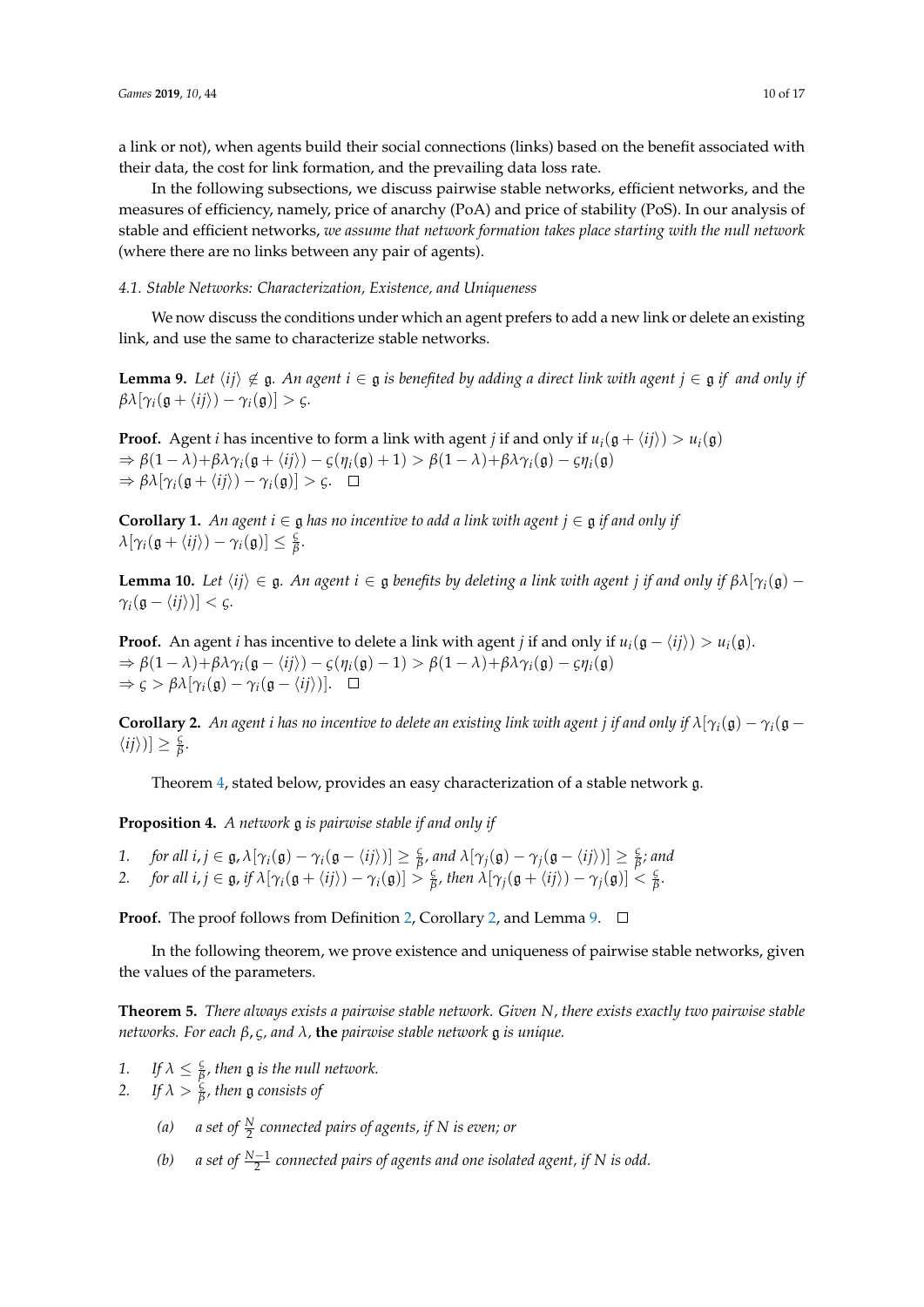**Proof.** Initially, all agents are isolated in  $\mathfrak{g}$ , hence, for all  $i \in \mathfrak{g}$ ,  $\gamma_i(\mathfrak{g}) = 0$ . If agents *i* and *j* form a direct link  $\langle ij \rangle$ , then  $\Phi_i(\mathfrak{g} + \langle ij \rangle) = \Phi_j(\mathfrak{g} + \langle ij \rangle) = 1$ . Thus,  $\gamma_i(\mathfrak{g} + \langle i j \rangle) = \gamma_i(\mathfrak{g} + \langle i j \rangle) = 1.$ 

However, from Lemma 9, agents *i* and *j* benefit by forming a direct link if and only if

 $\lambda \beta[\gamma_i(\mathfrak{g} + \langle i j \rangle) - \gamma_i(\mathfrak{g})] > \varsigma$  and  $\lambda \beta[\gamma_i(\mathfrak{g} + \langle i j \rangle) - \gamma_i(\mathfrak{g})] > \varsigma$ , respectively.

This implies that a pair of agents have no incentive to add a direct link if and only if  $\lambda \leq \frac{c}{\beta}$ *β* . Therefore, g is the null network. This completes the proof of 1.

Now, if  $\lambda > \frac{c}{\beta}$ *β* , then every pair of agents has an incentive to add a direct link. Suppose agents *i* and *j* add a direct link, and suppose link  $\langle ij \rangle$  is the only link in the network, say  $\mathfrak{g}'$ . Let *k* be another agent, different from *i* and *j*, in  $\mathfrak{g}'$ . Then,  $\gamma_i(\mathfrak{g}' + \langle i k \rangle) = 1 - (1 - \frac{1}{1.5})^2$ .

By Lemma 9, agent *i* benefits by adding the link  $\langle ik \rangle$  if and only if  $\lambda[\gamma_i(\mathfrak{g}' + \langle ik \rangle) - \gamma_i(\mathfrak{g}')] > \frac{c}{\beta}$ *β* . Here,  $\lambda[\gamma_i(\mathfrak{g}' + \langle ik \rangle) - \gamma_i(\mathfrak{g}')] < 0 \ngtr \frac{\mathfrak{g}}{\mathfrak{g}}$ *β* .

This implies that no agent benefits by adding more than one link, proving 2.  $\Box$ 

#### *4.2. Efficient Network, Price of Anarchy, and Price of Stability*

We analyze whether the network formed by self-interested agents is also efficient, that is, socially optimal or in other words, "good" for all the agents put together.

**Definition 7.** *A social storage network*  $\mathfrak g$  *is efficient with respect to utility profile*  $(u_1, ..., u_N)$  *if* ∑  $\sum_{i\in N} [\beta(1-\lambda)+\beta\lambda\gamma_i(\mathfrak{g})-\varsigma\eta_i(\mathfrak{g})]\geq \sum_{i\in N} [\beta(1-\lambda)+\beta\lambda\gamma_i(\bar{\mathfrak{g}})-\varsigma\eta_i(\bar{\mathfrak{g}})], \forall \bar{\mathfrak{g}}\in\mathcal{G}(N).$ 

It might be possible that when self-interested agents build their social connections for their own benefit, the resulting network formation will lead to a "bad" outcome from a societal viewpoint. That is, the resulting network may be advantageous for a set of agents, while other agents may not be benefited by the outcome. This results in an inefficient network. In this state of affairs, we would like to measure how far a pairwise stable network is from an efficient network. For this, we make use of the widely discussed measures, namely, price of anarchy (PoA) and price of stability (PoS). We define these measures as follows.

**Definition 8.** *The price of anarchy (PoA) is the ratio of the worst sum of the utility value of an equilibrium network and the optimal sum of the utility value in any network.*

**Definition 9.** *The price of stability (PoS) is the ratio of the best sum of the utility value of an equilibrium network and the optimal sum of the utility value in any network.*

**Theorem 6.** *Every pairwise stable network is efficient. Therefore, PoA = 1. In addition, every efficient network is pairwise stable. Hence, PoS = 1.*

**Proof.** The proof follows from Theorem 5 and Definition 7, the fact that network formation starts with the null network, and the fact ([32]) that  $PoS = 1$  if and only if every efficient network is pairwise stable, and PoA = 1 if and only if all pairwise stable networks are efficient.  $\Box$ 

In Appendix D, we discuss our experimental results on random stable networks where, for 150 random scenarios, no agent loses its data. That is, even if the disk of an agent fails, in our random experiments, the disk of the agent's neighbor (from whom it can retrieve its data) is intact.

# **5. Conclusions**

In this paper, we present the model of social storage cloud network formation, where agents (involved in storage sharing and data backup) wish to form a network strategically. The agents in this network strive for increasing the probability of obtaining storage space by minimizing the distances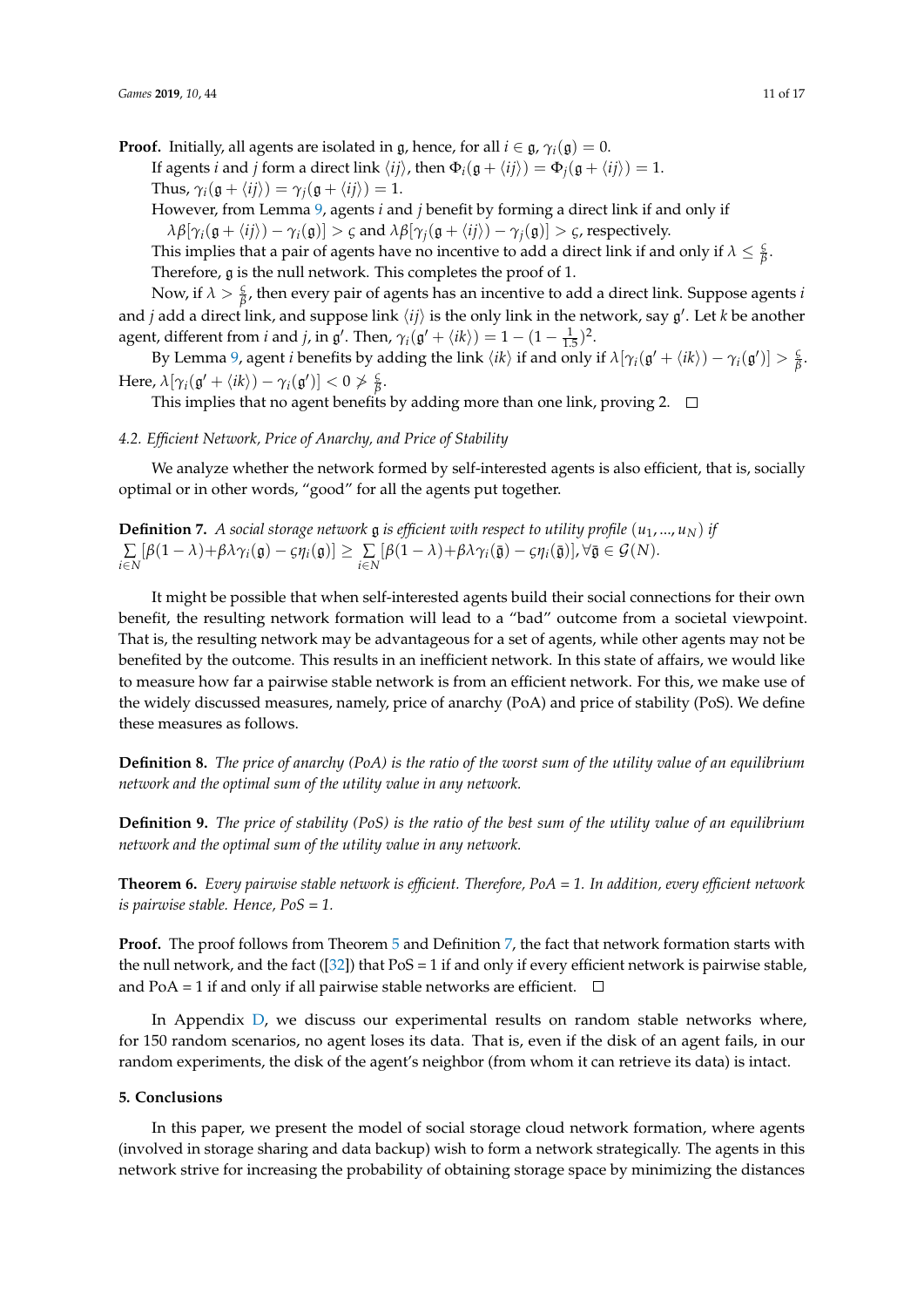with others. We propose a degree-distance-based utility function and use the same to study network formation. We also study the impact of the decision of link addition (deletion) between a pair of agents on shortest distances, closeness, and storage availability.

We study the deviation conditions under which agents have an incentive to add or delete a link in a given network structure. With these conditions, we analyze pairwise stability and efficiency of social storage cloud. We show that there always exist a unique pairwise stable network, which is also efficient. Hence, the price of anarchy and the price of stability are, both, one.

#### *5.1. Research Implications*

In the social cloud literature, the issues of low service availability (for example, data and storage availability) and imbalanced workload (that lead to low storage utilization) are strongly correlated with the number of social contacts. The studies [33,34] show that the small friend set is a cause of low service availability as well as poor storage utilization. However, it is worth noting that these findings are drawn in the context of exogenous social contacts. We show that, for the given utility function in symmetric social storage, if agents are allowed to select their storage partners, then each agent wants to form a social connection with only one other agent, or in other words, each agent has only one neighbor. We infer that if agents select their partners by looking at their cost-benefit trade-offs, then the issues discussed above are more significant than in the context of exogenous social contacts.

We believe that the analysis of storage availability and network formation performed by us have several advantages from the point of view of storage providers (for example, BuddyBackup, CrashPlan, Friendstore). The analysis of network stability may help design efficient strategies related to data redundancy that suggest how many data pieces are needed on the storage space provided by partners in order to achieve the required level of data availability. It also helps design efficient workload strategies to maximize storage utilization. One of the advantages of endogenous network formation is that it provides more control to agents on their data and in selecting their storage partners. Further, our approach of analysis of network stability is useful for the agents who are part of the Friendstore storage system—it is easy for them to calculate their maintainable capacity [2] so as to maximize their storage utilization and data reliability.

#### *5.2. Limitations*

Despite the above advantages and implications, our study has several limitations. Firstly, our social storage model stands on the assumption (similar to various network formation models [35–38]) that agents have complete information about the network structure. Though we do not require this assumption during network formation as, owing to Theorem 5, links form (at most) pairwise, this assumption is crucial for our analysis in Section 3 on closeness and distances. Secondly, although the proposed utility model captures various parameters essential for understanding social storage cloud formation, we cannot rule out that parameters like online availability of agents, trust between them, and the bandwidth they have may influence the network formation.

#### *5.3. Future Scope*

In this paper, though the utility function we propose is for heterogeneous agents, our analysis is limited to homogeneous agents (or symmetric social storage cloud systems). In the case of heterogeneous agents, it would be interesting to see how externalities will influence social storage cloud formation. Our analysis of storage availability will also be more relevant in this setting.

Further, we can enrich the utility model proposed in this paper by taking the above mentioned parameters (that is, online availability, bandwidth, and trust) into account. One can then study social storage cloud formation with both complete and incomplete information. For example, in the incomplete information setting, agents know neither the network structure nor the online availability and bandwidth of others. Analysis in this context will give more insight into social storage cloud formation.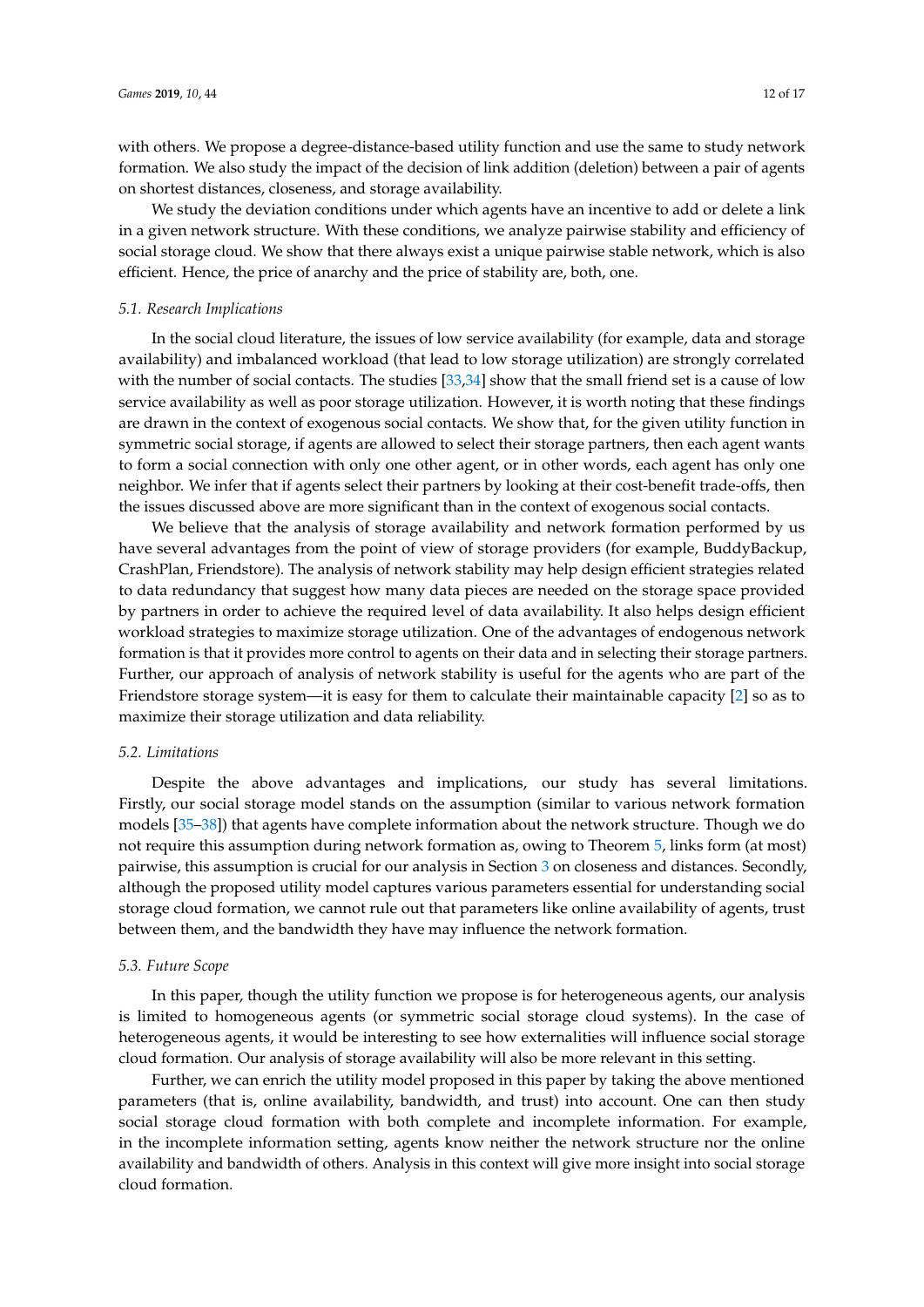**Author Contributions:** All authors have contributed equally to all aspects of this paper.

**Funding:** This research received no external funding.

**Conflicts of Interest:** The authors declare no conflict of interest.

**Acknowledgments:** The authors would like to acknowledge the editor for the help and the anonymous reviewers for their valuable comments and suggestions, which have improved the quality of this paper.

#### **Appendix A. Example**

**Example A1.** *Consider networks* g *and*  $g + \langle ij \rangle$ *, as shown in Figure A1a,b, respectively. The newly added link*  $\langle ij \rangle$  in g increases the closeness of agents k, c, d, f, g, j, i, h, and l in  $g + \langle ij \rangle$ . For instance, from Equation (1),  $w$ e have  $\Phi_k(\mathfrak{g})=4.60$  and  $\Phi_k(\mathfrak{g}+\langle ij\rangle)=4.87.$  However, there is no change in the closeness of agents *a*, *b*, and *e.* For instance,  $\Phi_a(\mathfrak{g}) = 6.17 = \Phi_a(\mathfrak{g} + \langle ij \rangle)$ . Figure A1c shows the shortest-path-network  $\mathfrak{g}_{ij}^{k^+}$  *for agent k, where the set*  $L^+_k$  consists of agents  $j, g, h$ , and l. This suggests that the newly added link  $\langle ij\rangle$  in  ${\mathfrak g}$  brings agents j, g, h, and l close to k in  ${\mathfrak g}+\langle ij\rangle$ , and therefore,  $\Phi_k({\mathfrak g})~<~\Phi_k({\mathfrak g}+\langle ij\rangle).$ Figure A1d represents the shortest-path-network  $\mathfrak{g}_{ij}^+$  that satisfies Definition 4. In this case,  $\mathfrak{g}_{ij}^+$  is the union of  $\mathfrak{g}_{ij}^{k^+}, \mathfrak{g}_{ij}^{c^+}, \mathfrak{g}_{ij}^{d^+}, \mathfrak{g}_{ij}^{f^+}, \mathfrak{g}_{ij}^{g^+}, \mathfrak{g}_{ij}^{h^+}, \mathfrak{g}_{ij}^{i^+}, \mathfrak{g}_{ij}^{j^+},$  and  $\mathfrak{g}_{ij}^{l^+}.$ 

Figures A1e,f show the induced subnetworks  $\mathfrak{g}_i^+$  and  $\mathfrak{g}_j^+$  of  $\mathfrak{g}_{ij}^+$ , respectively. The induced subnetworks  $\mathfrak{g}_i^+$  and  $\mathfrak{g}_j^+$  are as per Definition 5. In  $\mathfrak{g}_i^+$ , the distances between agent  $i$ , and other agents  $k$ ,  $c$ ,  $d$ , and  $f$  are *the same in networks*  $\mathfrak{g}$  *and*  $\mathfrak{g} + \langle ij \rangle$ *. We have*  $d_{ik}(\mathfrak{g}) = d_{ik}(\mathfrak{g} + \langle ij \rangle) = 2$ *,*  $d_{ic}(\mathfrak{g}) = d_{ic}(\mathfrak{g} + \langle ij \rangle) = 2$ *,*  $d_{id}(\mathfrak{g}) = d_{id}(\mathfrak{g} + \langle ij \rangle) = 1$ , and  $d_{if}(\mathfrak{g}) = d_{if}(\mathfrak{g} + \langle ij \rangle) = 1$ . Similarly, in  $\mathfrak{g}^+_j$ , the distances between *agent j, and other agents g, h, and l are the same in network* g and  $g + \langle ij \rangle$ ;  $d_{ig}(g) = d_{ig}(g + \langle ij \rangle) = 1$ ,  $d_{ih}(\mathfrak{g}) = d_{ih}(\mathfrak{g} + \langle ij \rangle) = 1$ *, and*  $d_{il}(\mathfrak{g}) = d_{il}(\mathfrak{g} + \langle ij \rangle) = 2$ *.* 



**Figure A1.** Induced subnetworks of  $g + \langle ij \rangle$ .

# **Appendix B. Results Owing to Link Deletion**

*Appendix B.1. Effect of Closeness on Distances of Agents not Involved in Link Deletion*

Given *k* such that  $\Phi_k(\mathfrak{g}) > \Phi_k(\mathfrak{g} - \langle ij \rangle)$ , we use  $L_k^-$  to denote the set of all  $l \in \mathfrak{g}$  such that all shortest paths from *k* to *l* in  $\mathfrak{g} - \langle ij \rangle$  contain  $\langle ij \rangle$ . We use  $l_k^-$  to denote an agent in  $L_k^-$ .

**Proposition A1.** Let  $i \neq j \neq k$ ,  $l \neq k$ ,  $i \neq l$ , and  $\Phi_k(\mathfrak{g} - \langle ij \rangle) < \Phi_k(\mathfrak{g})$ . If  $d_{ik}(\mathfrak{g}) < d_{ij}(\mathfrak{g}) \leq d_{kl}(\mathfrak{g})$ , then  $d_{ik}(\mathfrak{g} - \langle ij \rangle) = d_{ik}(\mathfrak{g}).$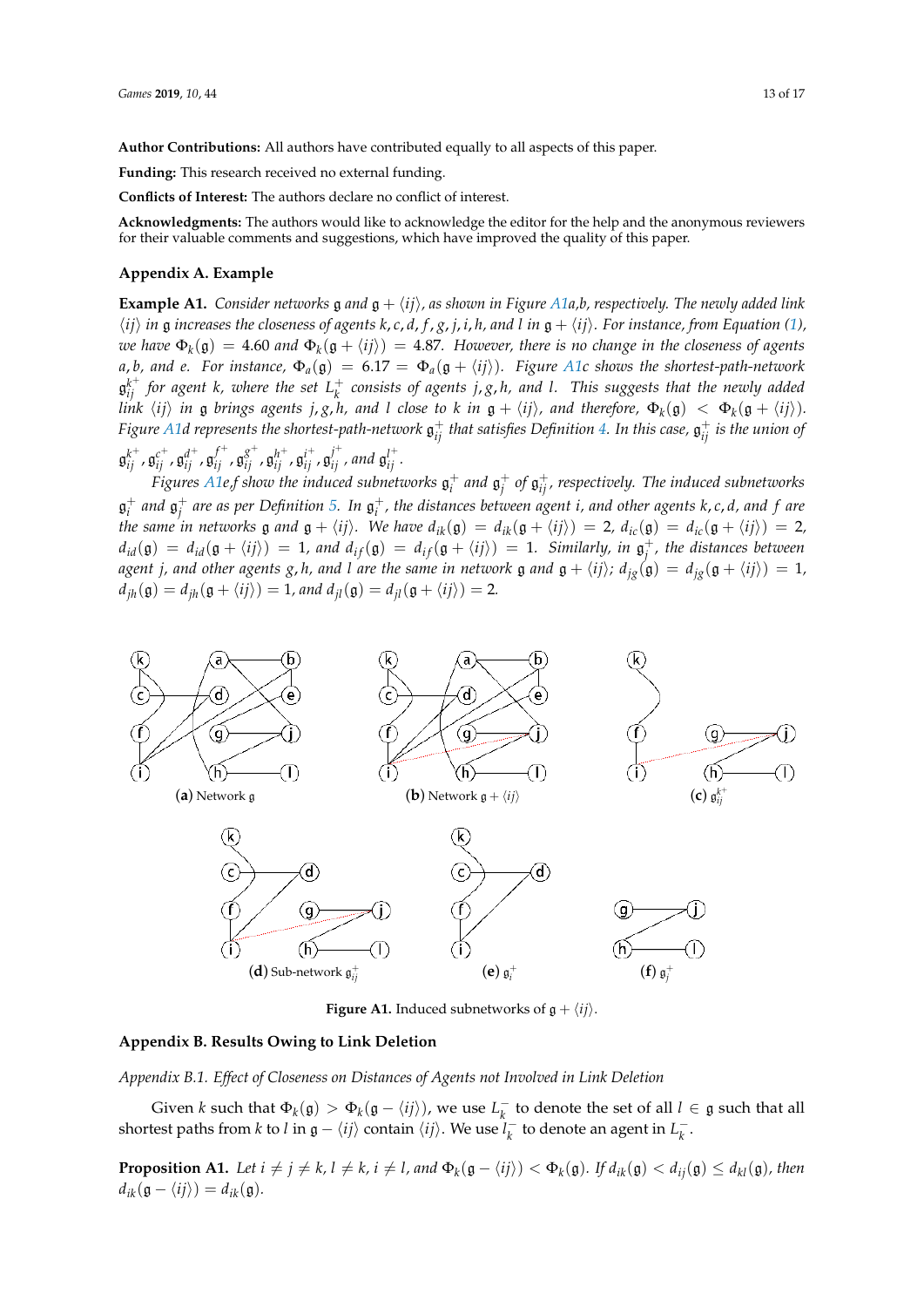We skip the proof as it is similar to the proof of Proposition 1.

**Definition A1.** Suppose  $\langle ij \rangle \in \mathfrak{g}$  and  $k$  is an agent such that  $\Phi_k(\mathfrak{g}) > \Phi_k(\mathfrak{g} - \langle ij \rangle)$ .  $A$   $(k,-ij)$ -shortest-path-network containing  $\langle ij\rangle$ ,  $\mathfrak{g}_{ij}^k$  , is a subnetwork of  $\mathfrak g$  that consists of all shortest paths *from k to*  $l_k^-$  *in*  $\mathfrak{g}$ *, which contain*  $\langle ij \rangle$ *, for all*  $l_k^- \in L_k^-$ .

**Definition A2.** *An* (*all k*, −*ij*)*-shortest-path-network,*  $\mathfrak{g}_{ij}^-$  *is*  $\bigcup_{k \in \mathfrak{g}_i}$  $Φ<sub>k</sub>($ g) > Φ<sub>k</sub>( $σ−\langle ij \rangle$ )g *k* − *ij , the smallest network that*

*contains all* (*k*, −*ij*)*-shortest-path-networks.*

**Definition A3.** *A sub-*(*i*, –)-network,  $\mathfrak{g}_i^-$  of  $\mathfrak{g}_{ij}^-$ , is the induced subnetwork of  $\mathfrak{g}_{ij}^-$  consisting of all agents  $k\in\mathfrak{g}_{ij}^+$  such that  $d_{ik}(\mathfrak{g})=d_{ik}(\mathfrak{g}-\langle ij\rangle).$  Similarly, we define the sub-(j,  $-$  )-network,  $\mathfrak{g}_j^+$  of  $\mathfrak{g}_{ij}^-$ , as the induced  $s$ ubnetwork of  $\mathfrak{g}_{ij}^-$  consisting of all agents  $l \in \mathfrak{g}_{ij}^-$  such that  $d_{jl}(\mathfrak{g}) = d_{jl}(\mathfrak{g} - \langle ij \rangle)$ .

**Proposition A2.** Let  $k, \hat{k} \in \mathfrak{g}_{i}^{-}$ . Then, for all  $k, \hat{k} \in \mathfrak{g}_{i}^{-}$ ,  $d_{k\hat{k}}(\mathfrak{g}) = d_{k\hat{k}}(\mathfrak{g} - \langle ij \rangle)$ .

We skip the proof as it is similar to the proof of Proposition 2.

*Appendix B.2. Effect of Link Deletion on Storage Availability*

We discuss the effect of link deletion on agents' storage availability.

**Lemma A1.** Suppose  $\langle ij \rangle \in \mathfrak{g}$  and  $k \notin \mathfrak{g}_{ij}^-$ . Then,  $\alpha_{ik}(\mathfrak{g}) = \alpha_{ik}(\mathfrak{g} - \langle ij \rangle)$  and  $\alpha_{jk}(\mathfrak{g}) = \alpha_{jk}(\mathfrak{g} - \langle ij \rangle)$ .

**Proof.** The proof follows from Proposition A1 and is in similar lines to the proof of Lemma 5.  $\Box$ 

**Lemma A2.** Suppose agents i, j, k, and l are such that  $i \neq j$ ,  $j \neq k$ ,  $i \neq l$ , and  $k \neq l$ . (Agents i and k may be *the same, and agents*  $j$  *and*  $l$  *may be the same). Suppose*  $\langle ij \rangle \in \mathfrak{g}$ *,*  $k \in \mathfrak{g}_i^-,$  *and*  $l \in \mathfrak{g}_j^-.$  *Then,* 

- *1.*  $\alpha_{kl}(\mathfrak{g}) > \alpha_{kl}(\mathfrak{g} \langle ij \rangle).$
- *2. If*  $i \neq k$ , then  $\alpha_{ik}(\mathfrak{g}) < \alpha_{ik}(\mathfrak{g} \langle ij \rangle)$ *. Similarly, if*  $j \neq l$ , then  $\alpha_{jl}(\mathfrak{g}) < \alpha_{jl}(\mathfrak{g} \langle ij \rangle)$ *.*

**Proof.** The proof of 1 is in similar lines to the proof of 1 of Lemma 6. The proof of 2 follows from Proposition A2.  $\square$ 

**Lemma A3.** Let k and  $\hat{k}$  be agents in  $\mathfrak{g}_i^-$ . Then,  $\alpha_{k\hat{k}}(\mathfrak{g}) = \alpha_{k\hat{k}}(\mathfrak{g} - \langle ij \rangle)$  and  $\alpha_{\hat{k}k}(\mathfrak{g}) = \alpha_{\hat{k}k}(\mathfrak{g} - \langle ij \rangle)$ .

**Proof.** The proof follows from Lemma A2.  $\Box$ 

**Theorem A1.** Suppose agents *i, j, k,* and *l* are such that  $i \neq j$  and  $k \neq l$ . Suppose  $\langle ij \rangle \in \mathfrak{g}$ . *Then,*  $\gamma_i(\mathfrak{g}) < \gamma_i(\mathfrak{g} - \langle ij \rangle)$  *if and only if* ∏ *l*∈g<sup>-</sup><sub>*j*</sub>  $(1-\alpha_{ik}(\mathfrak{g}))$ ∏ *l*∈g<sub>j</sub><sup>−</sup>  $\frac{\partial^3 j}{(1-\alpha_{il}(\mathfrak{g}-\langle ij\rangle))}$  < ∏ *k*∈g − *i*  $(1-\alpha_{ik}(\mathfrak{g}-\langle ij \rangle))$ ∏  $k ∈ g_i^ \overline{(1-\alpha_{il}(\mathfrak{g}))}$ . *In addition,*  $\gamma_i(\mathfrak{g}) < \gamma_i(\mathfrak{g} - \langle ij \rangle)$  *if and only if* ∏ *l*∈g − *j*  $(\alpha_{ik}(\mathfrak{g}))$ ∏ *l*∈g − *j*  $\frac{\partial^{\sigma} j}{(\alpha_{il}(\mathfrak{g}-\langle ij\rangle))} >$ ∏ *k*∈g − *i*  $(\alpha_{ik}(\mathfrak{g}-\langle ij\rangle))$ ∏ *k*∈g − *i*  $\overline{(\alpha_{il}(\mathfrak{g}))}$ .

**Proof.** The proof follows from Lemmas  $A1-A3$ .  $\Box$ 

# **Appendix C. Proof of Lemma 6**

Proof of 2 follows from Proposition 1. Proof of 1 is as follows.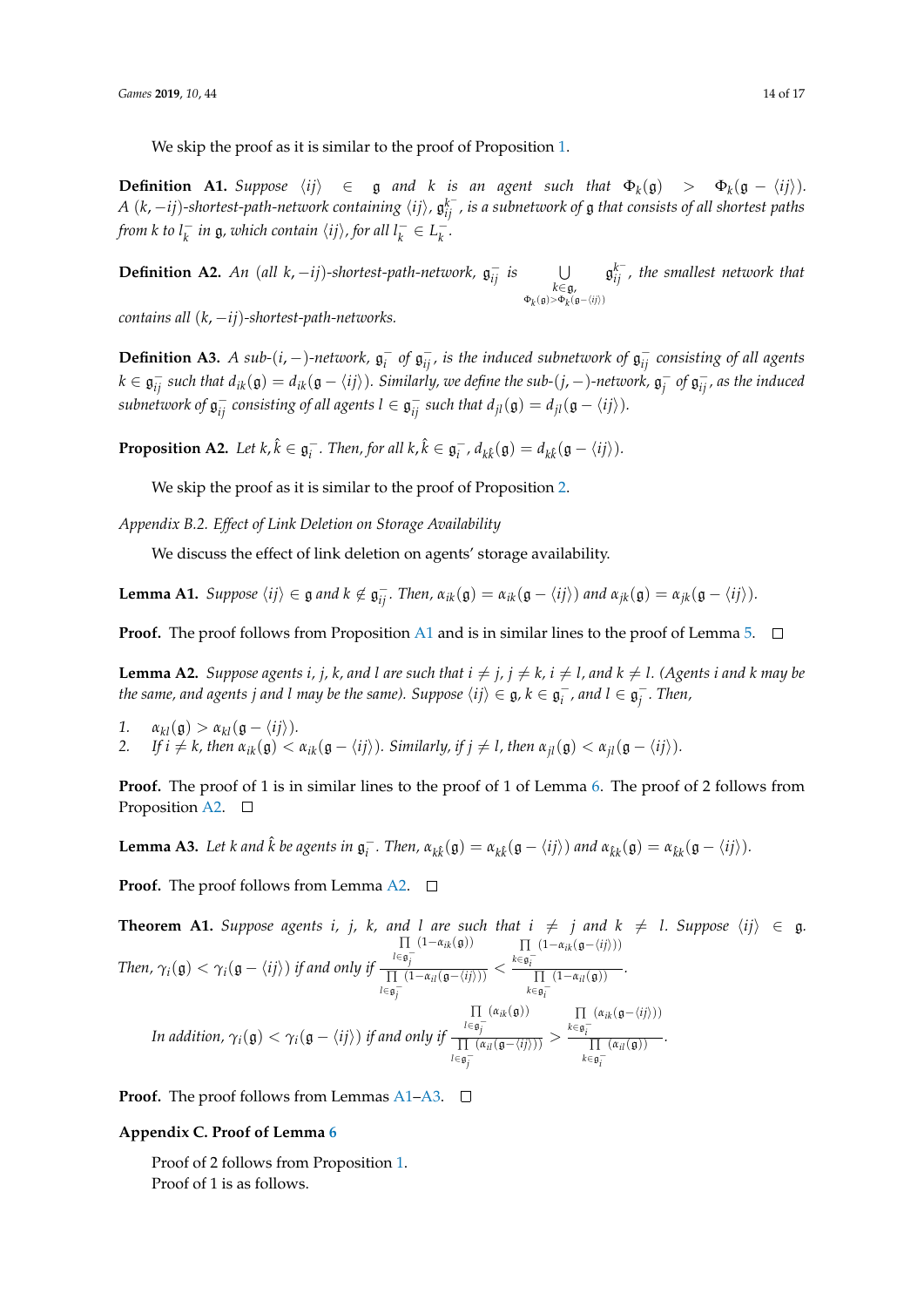$\Delta s \ k \in \mathfrak{g}^+_i$  and  $l \in \mathfrak{g}^+_j$ ,  $d_{kl}(\mathfrak{g}) > d_{kl}(\mathfrak{g} + \langle ij \rangle)$ , hence,  $\Phi_k(\mathfrak{g}) < \Phi_k(\mathfrak{g} + \langle ij \rangle)$  and  $\Phi_l(\mathfrak{g}) < \Phi_l(\mathfrak{g} + \langle ij \rangle)$  $\langle ij \rangle$ ).

It is easy to see that network g in Figure A2a is the one where adding link  $\langle ij \rangle$  leads to the maximum increment in *l*'s closeness and the minimum decrements in the distances between *l* and  $k_{m}$ , ( $m = 1, 2, \ldots, n - 4$ , where *n* is the number of agents in g), the maximum and the minimum being across all network structures.

We consider two cases,  $j \neq l$  and  $j = l$ .

Suppose  $j\neq l.$  Consider the network  $\mathfrak g$ , as shown in Figure A2a. From Equation (1),  $\Phi_l(\mathfrak{g}) = \frac{1}{d_{lj}(\mathfrak{g})} + \frac{1}{d_{lx}(\mathfrak{g})} + \frac{1}{d_{li}(\mathfrak{g})} + \sum_{\substack{k \in \mathfrak{g}, \\ d_{kl}(\mathfrak{g}) = 4}}$  $\frac{1}{d_{kl}(\mathfrak{g})}$ 

$$
= 1 + \frac{1}{2} + \frac{1}{3} + \frac{n-4}{4} = \frac{3n+10}{12}.
$$

Without loss of generality, let  $k = k_m$  for some  $m \in \{1, 2, \ldots, n-4\}$ . Then, from Equation (2),  $\alpha_{kl}(\mathfrak{g}) = \frac{(\frac{1}{4})}{\Phi_l(\mathfrak{g})}$  $\frac{(\frac{1}{4})}{\Phi_l(\mathfrak{g})} = \frac{3}{3n+10}.$ 

If agents *i* and *j* add a direct link in g, we have network g + h*ij*i, as shown in Figure A2b. Then, from Equations (1) and (2), we have  $\Phi_l(\mathfrak{g} + \langle ij \rangle) = \frac{n+2}{3}$  and  $\alpha_{kl}(\mathfrak{g} + \langle ij \rangle) = \frac{1}{n+2}$ .

From the above, clearly,  $\alpha_{kl}(\mathfrak{g}) < \alpha_{kl}(\mathfrak{g} + \langle ij \rangle)$ .



**Figure A2.** Network structure g and  $g + \langle ij \rangle$  with *n* agents.

Now, suppose  $l = j$ .

From Equations (1) and (2) applied to Figure A2a,b, we have  $\Phi_j(\mathfrak{g}) = \frac{2n+7}{6}$ ,  $\alpha_{kj}(\mathfrak{g}) = \frac{2}{2n+7}$ ,  $\Phi_j(\mathfrak{g} + \langle ij \rangle) = \frac{n+2}{2}$ , and  $\alpha_{kj}(\mathfrak{g} + \langle ij \rangle) = \frac{1}{n+2}$ .

It is easy see that  $\alpha_{ki}(g) < \alpha_{ki}(g + \langle ij \rangle)$  in this case as well. This completes the proof of 1.  $\Box$ 

# **Appendix D. Experimental Results**

We conduct random experiments to answer the following question. Though agents form links and backup their data with adjacent agents, can any agent still lose its data? From Theorem 5, the'null network is the unique pairwise stable network when the cost to add links is "high", that is,  $\varsigma \geq \frac{\beta}{\lambda}$ *λ* , and pairs of agents with links between them is the unique stable network otherwise. Therefore, as far as formation of networks is concerned, we always obtain one of these two networks, depending on the values of *ς*, *β*, and  $\lambda$ . In our experiment, we randomly generate networks of the second type, namely, pairwise links. We generate such networks on 30 agents and consider 150 random scenarios, by generating 10 random networks, 5 different sets of randomly chosen agents whose storage disks fail, for 3 cases,  $\lambda = 1\%$ , 2%, and 4%. Our assumption on the values of  $\lambda$  is based on data from Backblaze<sup>9</sup> on hard drive failure rates. Interestingly, in none of the random cases we generated did agents on the two sides of a link fail at the same time.

<sup>9</sup> https://www.backblaze.com/blog/backblaze-hard-drive-stats-q1-2019/ (accessed on 04 September 2019).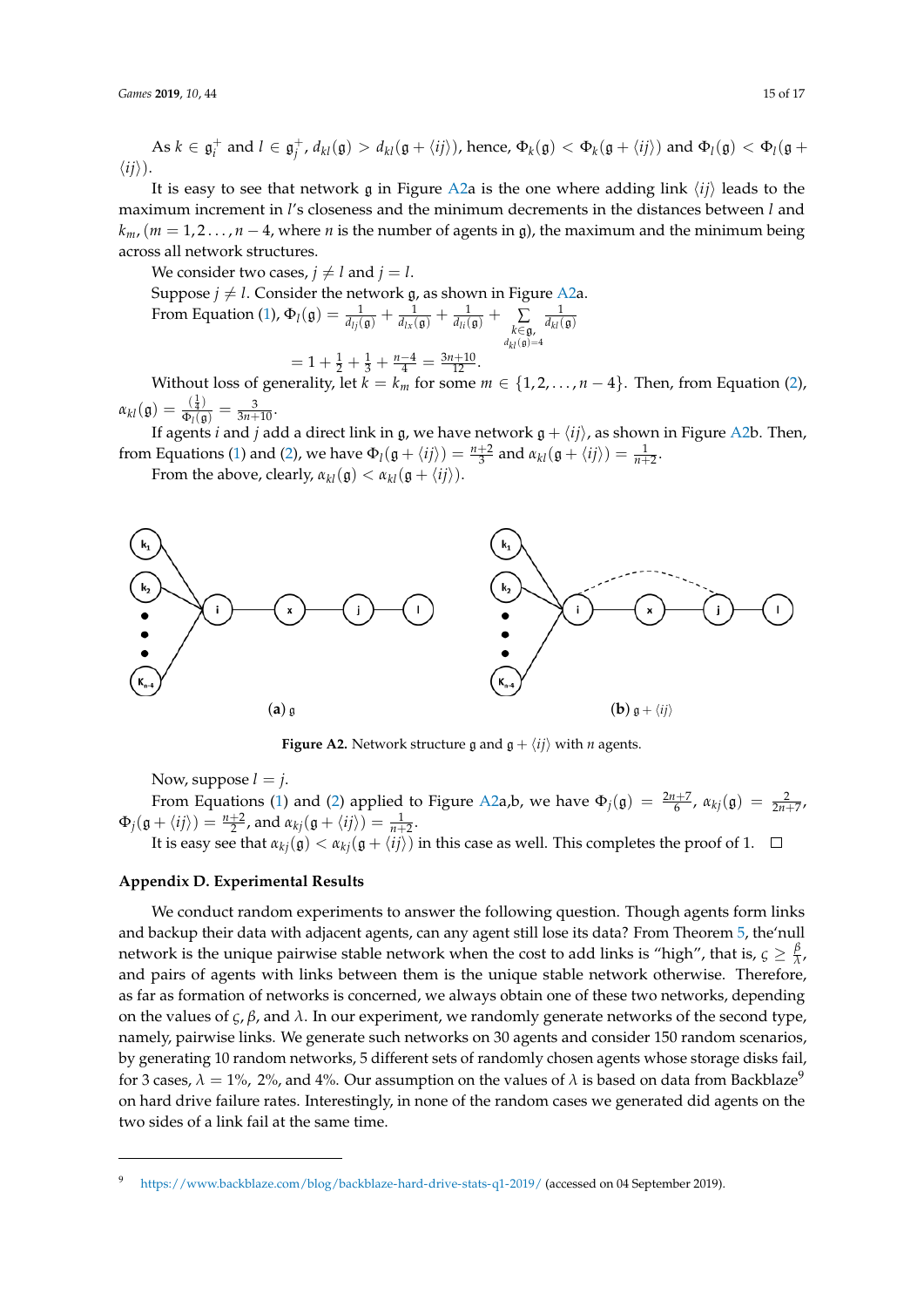# **References**

- 1. Chard, K.; Bubendorfer, K.; Caton, S.; Rana, O.F. Social cloud computing: A vision for socially motivated resource sharing. *IEEE Trans. Serv. Comput.* **2012**, *5*, 551–563. [CrossRef]
- 2. Tran, N.; Chiang, F.; Li, J. Efficient cooperative backup with decentralized trust management. *Trans. Storage* **2012**, *8*, 8:1–8:25. [CrossRef]
- 3. Gracia-Tinedo, R.; Sánchez-Artigas, M.; García-López, P. F2Box: Cloudifying F2F storage systems with high availability correlation. In Proceedings of the 2012 IEEE Fifth International Conference on Cloud Computing (CLOUD), Honolulu, HI, USA, 24–29 June 2012; pp. 123–130. [CrossRef]
- 4. Moreno-Martínez, A.; Gracia-Tinedo, R.; Sánchez-Artigas, M.; Garcia-Lopez, P. FRIENDBOX: A cloudified F2F storage application. In Proceedings of the 2012 IEEE 12th International Conference on Peer-to-Peer Computing (P2P), Tarragona, Spain, 3–5 September 2012; pp. 75–76. [CrossRef]
- 5. Nguyen, T.D.; Li, J. BlockParty: Cooperative offsite backup among friends. In Proceedings of the 4th USENIX Symposium on Networked Systems Design & Implementation, Cambridge, MA, USA, 11–13 April 2007.
- 6. Tran, N.; Li, J.; Subramanian, L.; Chow, S.S. Optimal Sybil-resilient node admission control. In Proceedings of the 2011 Proceedings IEEE INFOCOM, Shanghai, China, 10–15 April 2011; pp. 3218–3226. [CrossRef]
- 7. Zuo, X.; Iamnitchi, A. A survey of socially aware peer-to-peer systems. *ACM Comput. Surv.* **2016**, *49*, 9:1–9:28. [CrossRef]
- 8. Freeman, L.C. Centrality in social networks conceptual clarification. *Soc. Netw.* **1978**, *1*, 215–239. [CrossRef]
- 9. Borgatti, S.P.; Everett, M.G. A Graph-theoretic perspective on centrality. *Soc. Netw.* **2006**, *28*, 466–484. [CrossRef]
- 10. Boldi, P.; Vigna, S. Axioms for centrality. *Internet Math.* **2014**, *10*, 222–262. [CrossRef]
- 11. Bloch, F.; Jackson, M.O.; Tebaldi, P. Centrality measures in networks. *arXiv* **2017**, arXiv:1608.05845.
- 12. Skibski, O.; Sosnowska, J. Axioms for distance-based centralities. In Proceedings of the Thirty-Second AAAI Conference on Artificial Intelligence, New Orleans, LA, USA, 2–7 February 2018; pp. 1218–1225.
- 13. Rao, N.S.V.; Ma, C.Y.T.; He, F.; Yau, D.K.Y.; Zhuang, J. Cyber-physical correlation effects in defense games for large discrete infrastructures. *Games* **2018**, *9*, 52. [CrossRef]
- 14. Altman, E.; Kameda, H.; Hosokawa, Y. Nash equilibria in load balancing in distributed computer systems. *Int. Game Theory Rev.* **2002**, *04*, 91–100. [CrossRef]
- 15. Hausken, K. Information sharing among cyber hackers in successive attacks. *Int. Game Theory Rev.* **2017**, *19*, 1750010-1–1750010-33. [CrossRef]
- 16. Timmer, J.; Scheinhardt, W. Customer and cost sharing in a Jackson network. *Int. Game Theory Rev.* **2018**, *20*, 1850002-1–1850002-10. [CrossRef]
- 17. Pilling, R.; Chang, S.C.; Luh, P.B. Shapley value-based payment calculation for energy exchange between micro- and utility grids. *Games* **2017**, *8*, 45. [CrossRef]
- 18. Sanchez-Soriano, J. An overview on game theory applications to engineering. *Int. Game Theory Rev.* **2013**, *15*, 1340019-1–1340019-18. [CrossRef]
- 19. Dutta, B.; Jackson, M.O. On the formation of networks and groups. In *Networks and Groups: Models of Strategic Formation (Studies in Economic Design)*, 1st ed.; Dutta, B., Jackson, M.O., Eds.; Springer: Berlin/Heidelberg, Germany, 2003; Volume VIII, pp. 1–15.
- 20. Jackson, M.O. A survey of network formation models: Stability and efficiency. In *Group Formation in Economics: Networks, Clubs, and Coalitions*; Demange, G., Wooders, M., Eds.; Cambridge University Press: Cambridge, UK, 2005; pp. 11–57.
- 21. Marini, M.A. Games of coalition and network formation: A survey. In *Networks, Topology and Dynamics*, 1st ed.; Naimzada, A.K., Stefani, S., Torriero, A., Eds.; Lecture Notes in Economics and Mathematical Systems; Springer: Berlin/Heidelberg, Germany, 2009; Volume 613, pp. 67–93.
- 22. Borkotokey, S.; Gogoi, L.; Sarangi, S. A survey of player-based and link-based allocation rules for network games. *Stud. Micro.* **2014**, *2*, 5–26. [CrossRef]
- 23. Mane, P. C.; Ahuja, K.; Krishnamurthy, N. Stability, efficiency, and contentedness of social storage networks. *Ann. Oper. Res.* **2019**, 1–32. [CrossRef]
- 24. Morrill, T. Network formation under negative degree-based externalities. *Internat. J. Game Theory* **2011**, *40*, 367–385. [CrossRef]